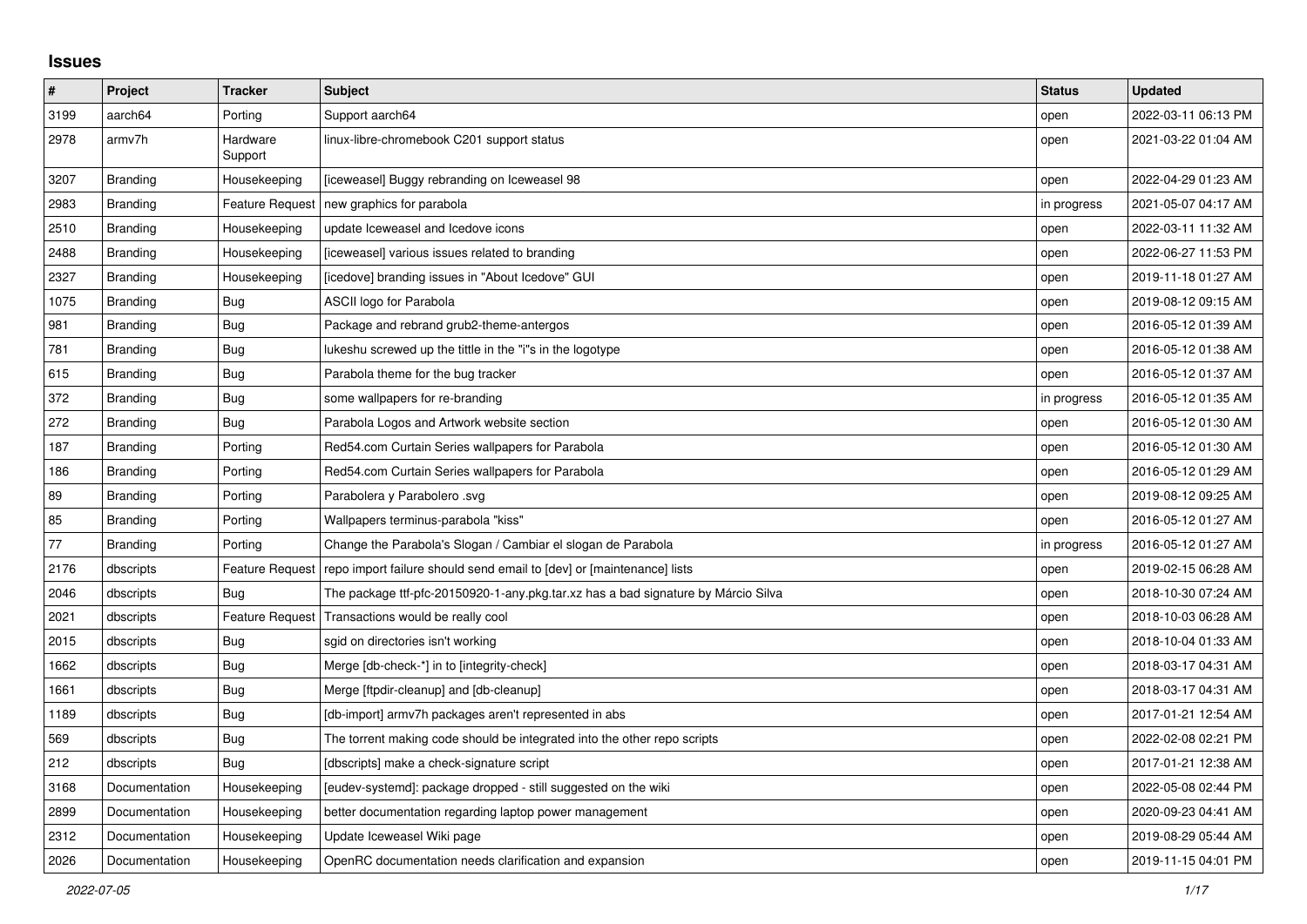| $\pmb{\#}$ | Project                   | <b>Tracker</b>  | <b>Subject</b>                                                                                      | <b>Status</b> | <b>Updated</b>      |
|------------|---------------------------|-----------------|-----------------------------------------------------------------------------------------------------|---------------|---------------------|
| 2004       | Documentation             | Bug             | [How to Blacklist a package]: describes an outdated procedure                                       | open          | 2018-09-23 09:55 PM |
| 1989       | Documentation             | Bug             | recommendation on wiki page to install polkit-elogind fails on fresh openrc installation            | open          | 2018-09-15 04:24 AM |
| 1983       | Documentation             | Housekeeping    | many wiki pages says get package from AUR                                                           | open          | 2019-02-20 08:28 PM |
| 1867       | Documentation             | Bug             | Warn users about arbitrary execution of code with full disk encryption through fast physical access | open          | 2019-07-11 01:54 PM |
| 1806       | Documentation             | Bug             | Beginner Guide - Step 8: Install the base system                                                    | info needed   | 2018-05-15 07:32 PM |
| 1505       | Documentation             | Bug             | Can there be a migrate from hyperbola gnu/linux guide?                                              | open          | 2017-11-18 01:34 AM |
| 1157       | Documentation             | Bug             | Security issue with Xorg's shortcuts                                                                | open          | 2016-12-17 07:48 PM |
| 1061       | Documentation             | Bug             | Can't register to Parabola wiki                                                                     | open          | 2016-11-30 04:55 PM |
| 1028       | Documentation             | Bug             | [installation guide]: mandb: can't set the locale; make sure \$LC_* and \$LANG are correct          | open          | 2018-01-09 10:50 PM |
| 806        | Documentation             | Bug             | add parabola release's to parabola news                                                             | open          | 2016-04-04 05:17 PM |
| 708        | Documentation             | Bug             | New home page introduction                                                                          | open          | 2015-05-02 05:41 PM |
| 706        | Documentation             | Bug             | Add warning about MIPS being inactive to related wikipages                                          | open          | 2015-05-01 04:28 PM |
| 704        | Documentation             | Bug             | New wiki system or policy for updated wikipages                                                     | open          | 2015-04-27 11:53 PM |
| 703        | Documentation             | Bug             | Warning in the wiki about outdated content                                                          | open          | 2015-04-27 11:44 PM |
| 621        | Documentation             | Housekeeping    | Parabola Developer doc book                                                                         | in progress   | 2019-02-27 10:22 PM |
| 339        | Documentation             | Bug             | GPT and syslinux - steps after updating with pacman -Syu                                            | open          | 2013-05-24 02:10 PM |
| 156        | Documentation             | Bug             | git for Parabola contributors                                                                       | open          | 2015-04-30 01:23 AM |
| 15         | Documentation             | Bug             | Email server                                                                                        | open          | 2015-08-10 09:32 PM |
| 3112       | <b>Installation Media</b> | Bug             | Screen turns back when using an PCIe X1 card in X1 Slot                                             | unconfirmed   | 2021-10-15 07:03 AM |
| 3065       | <b>Installation Media</b> | Bug             | broken torrent link for systemd lxde 2019.06 complete ISO                                           | in progress   | 2022-02-08 02:12 PM |
| 2982       | <b>Installation Media</b> | Bug             | ncurses installer fails silently                                                                    | in progress   | 2021-06-05 04:16 PM |
| 2923       | <b>Installation Media</b> | Bug             | Installer Crashes When Encryption is Checked                                                        | unconfirmed   | 2020-11-04 05:21 PM |
| 2918       | <b>Installation Media</b> | Bug             | [archlinuxarm-keyring] unknown trust when installing on ARM                                         | info needed   | 2020-11-04 06:09 PM |
| 2904       | <b>Installation Media</b> | Feature Request | Provide support for Bluetooth network connectivity on live environment                              | open          | 2021-02-15 10:10 AM |
| 2900       | <b>Installation Media</b> | Feature Request | add 'cryptsetup' to openRC LiveISOs                                                                 | open          | 2021-06-23 09:19 PM |
| 2860       | <b>Installation Media</b> | Bug             | Opening a terminal resets the keyboard layout                                                       | unconfirmed   | 2020-08-09 12:26 AM |
| 2853       | <b>Installation Media</b> | Bug             | 2020.08.02 ISOs won't boot on 32-bit computer                                                       | confirmed     | 2021-05-19 02:24 PM |
| 2846       | <b>Installation Media</b> | <b>Bug</b>      | Parabola OpenRC Installation on a corebooted X230 / Touchpad & Trackpoint                           | unconfirmed   | 2020-07-24 07:02 PM |
| 2835       | <b>Installation Media</b> | Bug             | [Dual OpenRC CLI ISO][x86 64] Installation Media Hangs During Boot on APU2C4                        | unconfirmed   | 2020-07-26 10:56 PM |
| 2703       | <b>Installation Media</b> | <b>Bug</b>      | Parabolaiso and radeon rx                                                                           | info needed   | 2020-07-15 06:18 AM |
| 2642       | <b>Installation Media</b> | <b>Bug</b>      | Reason: The installer failed to create a partition table on ST320LT012-9WS14C.                      | unconfirmed   | 2020-03-09 03:47 PM |
| 2630       | <b>Installation Media</b> | <b>Bug</b>      | Problems installing Parabola OpenRC LXDE                                                            | unconfirmed   | 2020-03-25 06:46 PM |
| 2628       | <b>Installation Media</b> | Bug             | no network after installing openrc system on X200 with Libreboot                                    | unconfirmed   | 2020-07-15 04:19 AM |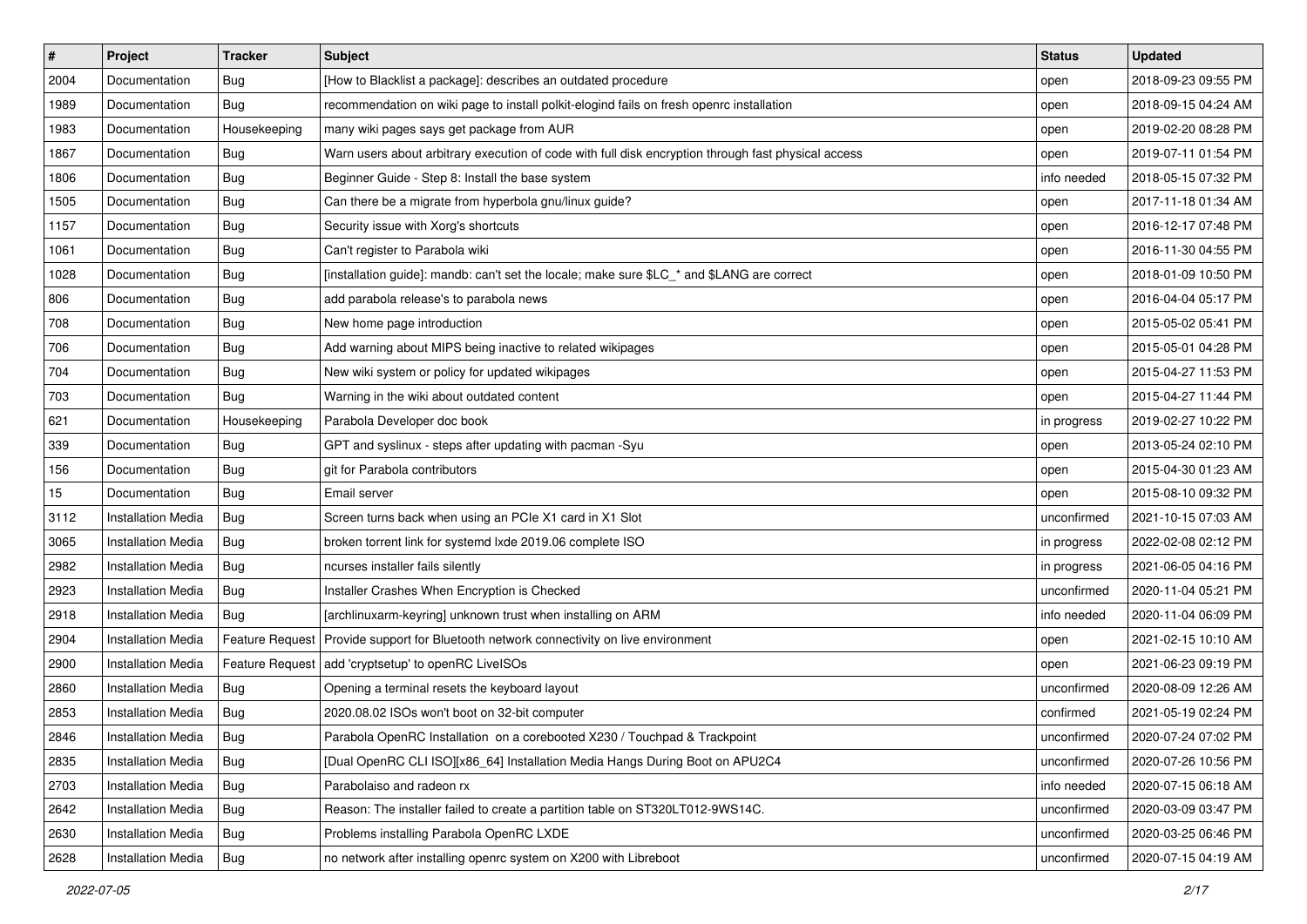| $\pmb{\#}$ | Project                   | <b>Tracker</b>         | <b>Subject</b>                                                                                                         | <b>Status</b> | <b>Updated</b>      |
|------------|---------------------------|------------------------|------------------------------------------------------------------------------------------------------------------------|---------------|---------------------|
| 2611       | Installation Media        | <b>Bug</b>             | OpenRC CLI ISO freezes on boot with AMD ryzen                                                                          | info needed   | 2020-01-27 02:54 AM |
| 2577       | Installation Media        | <b>Bug</b>             | Parabola systemd CLI ISO magnet links seem broken                                                                      | info needed   | 2022-05-11 07:09 AM |
| 2574       | <b>Installation Media</b> | <b>Bug</b>             | "30-openrc-upgrade.hook line 2: invalid value Path" when trying to install or remove package                           | confirmed     | 2019-12-19 11:31 PM |
| 2537       | Installation Media        | Bug                    | openrc gui installer is broken                                                                                         | confirmed     | 2019-11-16 07:16 PM |
| 2384       | <b>Installation Media</b> | <b>Bug</b>             | [OpenRC LXDE netinstall] Graphical applications refuse to execute on display :0.0 randomly                             | unconfirmed   | 2019-07-19 07:48 PM |
| 2383       | <b>Installation Media</b> | <b>Bug</b>             | [NetworkManager][OpenRC LXDE netinstall] Passphrase is not asked when connecting passphrase-protected wireless network | unconfirmed   | 2019-07-19 07:51 PM |
| 2343       | <b>Installation Media</b> | Feature Request        | [systemd/x86_64 Preview/Beta ISO 2019-06-pre]                                                                          | in progress   | 2020-07-15 04:19 AM |
| 2330       | Installation Media        | <b>Bug</b>             | [systemd-complete-iso] can not boot EFI                                                                                | info needed   | 2020-07-15 05:58 AM |
| 2294       | <b>Installation Media</b> | <b>Bug</b>             | [OpenRC] Conflicting packages during base installation                                                                 | unconfirmed   | 2019-07-19 10:19 AM |
| 2237       | <b>Installation Media</b> | <b>Bug</b>             | French locale and keyboard broken on the parabola openrc cli iso (201806)                                              | unconfirmed   | 2019-07-19 10:21 AM |
| 2205       | Installation Media        | <b>Feature Request</b> | Option to have the your-privacy package by default                                                                     | open          | 2019-07-19 10:21 AM |
| 2133       | <b>Installation Media</b> | <b>Bug</b>             | [systemd/lxde ISO] grub-install error with x86_64-efi                                                                  | open          | 2019-07-19 10:20 AM |
| 2108       | <b>Installation Media</b> | Bug                    | ISO fails to boot with libreboot                                                                                       | confirmed     | 2021-07-06 11:49 AM |
| 2033       | <b>Installation Media</b> | <b>Bug</b>             | systemd/LXDE netinstall Graphical Installer fails to install the system                                                | open          | 2019-02-06 02:27 AM |
| 2029       | <b>Installation Media</b> | <b>Bug</b>             | systemd cli 64-bit (x86_64) Net Install - pacstrap missing key                                                         | info needed   | 2018-10-10 12:28 PM |
| 2019       | <b>Installation Media</b> | <b>Bug</b>             | Migration from Arch on wandboard-quad won't boot                                                                       | open          | 2018-09-30 03:12 PM |
| 1891       | Installation Media        | <b>Bug</b>             | openrc installation errors - conflicting files                                                                         | open          | 2018-07-28 05:55 PM |
| 1874       | <b>Installation Media</b> | <b>Bug</b>             | <b>Installation Error Hardware Clock</b>                                                                               | open          | 2018-07-05 05:30 PM |
| 1857       | <b>Installation Media</b> | <b>Bug</b>             | [installation media] talkingparabola and systemd/LXDE Dual ISO links are broken                                        | in progress   | 2022-02-08 02:17 PM |
| 1838       | <b>Installation Media</b> | <b>Bug</b>             | missing groups during openrc install                                                                                   | in progress   | 2019-07-19 10:22 AM |
| 1782       | Installation Media        | Housekeeping           | [parabolaiso]: use archlinux32 as upstream                                                                             | open          | 2018-05-02 02:40 PM |
| 1780       | <b>Installation Media</b> | Feature Request        | [armv7] do not set user/root password in future tarball releases                                                       | open          | 2019-07-19 10:23 AM |
| 1545       | <b>Installation Media</b> | Porting                | calamares openrc/lxde "complete" iso wanted                                                                            | in progress   | 2019-07-19 10:22 AM |
| 1504       | Installation Media        | Bug                    | [OpenRC][LXDE] Feeze on boot after installation                                                                        | in progress   | 2019-07-19 10:22 AM |
| 1350       | <b>Installation Media</b> | Bug                    | [systemd][mate] ISO has no desktop icons e.g. the "launch installer" icon                                              | open          | 2019-07-19 10:23 AM |
| 1348       | <b>Installation Media</b> | <b>Bug</b>             | [systemd][mate]: ISO default theme is broken                                                                           | open          | 2019-07-19 10:23 AM |
| 1346       | <b>Installation Media</b> | <b>Bug</b>             | talking ISO should boot automatically                                                                                  | open          | 2019-07-19 10:23 AM |
| 803        | <b>Installation Media</b> | <b>Bug</b>             | [EPIC]: grapichal installation for parabola LiveISOs                                                                   | open          | 2019-07-19 10:24 AM |
| 770        | <b>Installation Media</b> | <b>Feature Request</b> | infuse enchanced security modification on Parabola grapichal live ISO                                                  | open          | 2018-06-29 06:46 AM |
| 626        | <b>Installation Media</b> | Packaging<br>Request   | Partition cloning alternatives                                                                                         | open          | 2018-06-29 06:46 AM |
| 2648       | libretools                | <b>Bug</b>             | libremakepkg failing on i686 with Operation not permitted on '/tmp/*/db/sync/*.db                                      | info needed   | 2020-08-03 06:13 PM |
| 2403       | libretools                |                        | Feature Request   [libremakepkg]: eradicate mksource() from abslibre                                                   | info needed   | 2020-09-16 06:00 PM |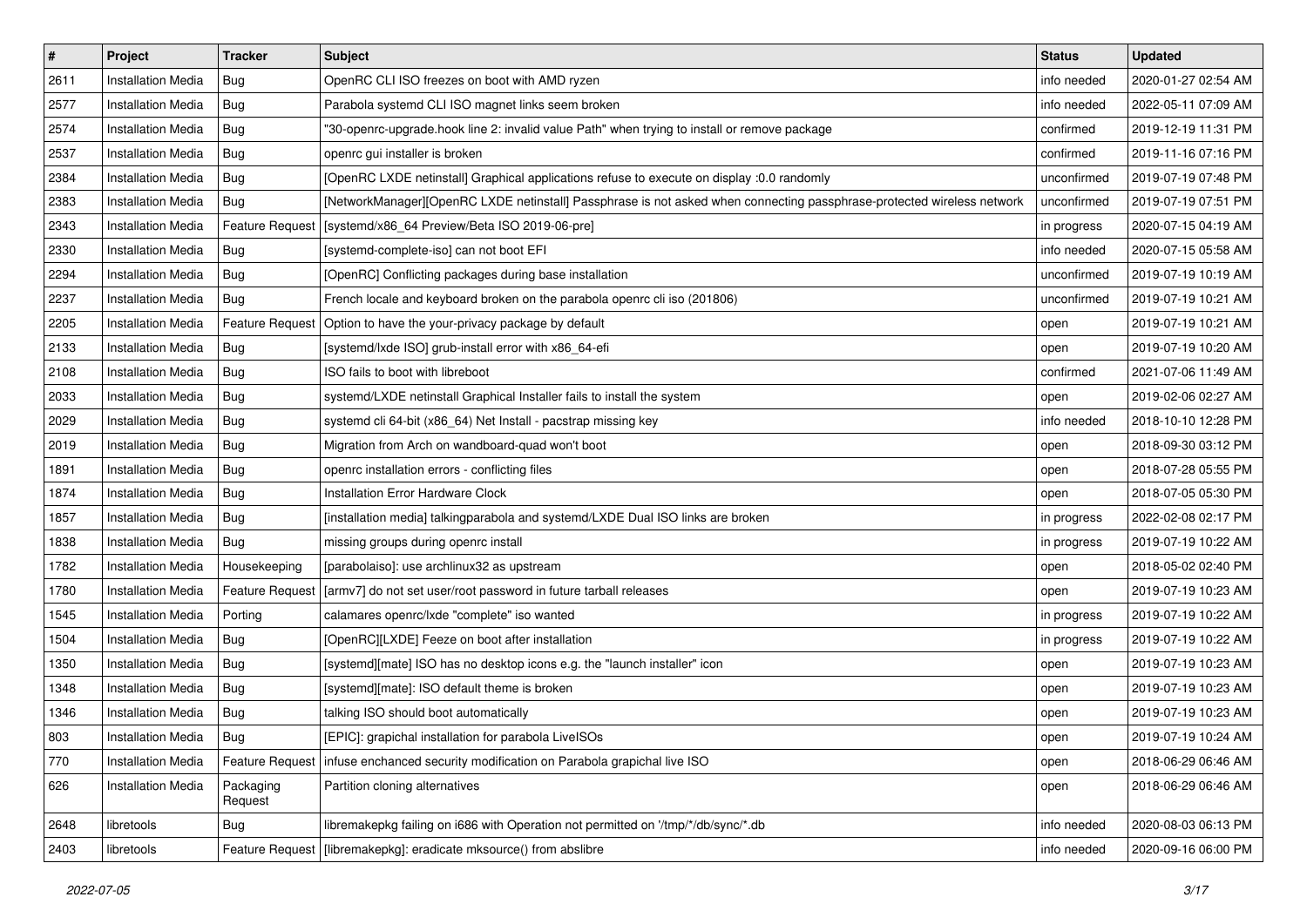| #    | Project    | <b>Tracker</b>  | <b>Subject</b>                                                                                                      | <b>Status</b> | <b>Updated</b>      |
|------|------------|-----------------|---------------------------------------------------------------------------------------------------------------------|---------------|---------------------|
| 2274 | libretools | Housekeeping    | Migrate man-pages from ronn to asciidoc                                                                             | open          | 2019-04-07 10:08 PM |
| 2187 | libretools | Bug             | libretools: don't rely on expac for blacklist-get-rep                                                               | confirmed     | 2019-02-22 09:51 AM |
| 2116 | libretools | Bug             | [libretools][librechroot] uses wrong locale setting                                                                 | open          | 2018-12-13 03:12 PM |
| 2102 | libretools | Housekeeping    | librechroot should use the winston mirror exclusively                                                               | open          | 2019-09-07 05:51 PM |
| 2101 | libretools | <b>Bug</b>      | problem on cross compiling (some) large packages                                                                    | open          | 2018-11-29 10:45 AM |
| 2040 | libretools | Bug             | [librechroot] sync can be slow, even on btrfs                                                                       | open          | 2018-10-16 03:52 AM |
| 1973 | libretools | Housekeeping    | [libremakepkg] Should extract the sourceball into the chroot, instead of a tmpdir                                   | open          | 2019-08-02 01:50 AM |
| 1695 | libretools | Bug             | [libremakepkg] Handles environment variables differently than makepkg                                               | open          | 2018-04-09 05:04 PM |
| 1500 | libretools | <b>Bug</b>      | [libremakepkg] does not build source packages for split packages with modified \$arch                               | open          | 2018-08-04 08:31 PM |
| 1323 | libretools | <b>Bug</b>      | [librechroot]->mkarchroot->pacstrap uses system pacman.conf by default                                              | open          | 2017-05-09 09:57 PM |
| 1313 | libretools | Bug             | [distcc-tool] Job management/error handling isn't robust                                                            | open          | 2018-10-04 07:29 PM |
| 1309 | libretools |                 | Feature Request   [RFC] import 'upgpkg' program                                                                     | open          | 2018-10-02 05:29 PM |
| 1258 | libretools | Feature Request | Ilibrechroot] Add more features to manage chroots                                                                   | open          | 2018-10-02 05:38 PM |
| 1213 | libretools | Housekeeping    | [tests] [librechroot] both btrfs and non-btrfs should be tested                                                     | open          | 2018-10-02 05:37 PM |
| 1195 | libretools | Feature Request | [libremakepkg] Create a local repo.                                                                                 | open          | 2018-10-02 05:39 PM |
| 986  | libretools | Bug             | [aur] doesn't work with AUR4                                                                                        | open          | 2016-04-15 11:02 PM |
| 760  | libretools |                 | Feature Request   [librefetch]/[libremakepkg] Run mksource() in the chroot                                          | open          | 2018-10-02 05:39 PM |
| 641  | libretools | Feature Request | [RFC] Should [conf.sh] set HOME=\$LIBREHOME?                                                                        | info needed   | 2018-10-02 05:29 PM |
| 623  | libretools |                 | Feature Request   [librechroot] Don't set the pacman mirror                                                         | info needed   | 2018-10-02 05:36 PM |
| 601  | libretools | Bug             | [libremakepkg] Requires 84 columns, should require only 80                                                          | open          | 2016-04-15 11:08 PM |
| 567  | libretools | Housekeeping    | [RFC] [librestage/librerelease] Have librestage (or even libremakepkg) generate signatures, instead of librerelease | info needed   | 2018-10-02 05:37 PM |
| 501  | libretools | Bug             | [RFC] [libremakepkg]Uses the chroot makepkg.conf when downloading sources                                           | info needed   | 2016-04-15 10:59 PM |
| 469  | libretools | Bug             | [librestage] Stages a librefetch-generated source file even if it was not generated locally.                        | open          | 2014-07-02 04:20 AM |
| 433  | libretools |                 | Feature Request   Bash (and possibly zsh) tab completion                                                            | open          | 2018-10-02 05:36 PM |
| 319  | libretools |                 | Feature Request   [diff-unfree] use git instead of svn                                                              | open          | 2018-10-02 05:39 PM |
| 265  | libretools |                 | Feature Request   [librechroot] Support distcc's "+zeroconf"                                                        | open          | 2018-10-04 07:29 PM |
| 50   | libretools |                 | Feature Request Support mirror selection for source downloads                                                       | open          | 2018-10-02 05:39 PM |
| 46   | libretools | Bug             | Sourcing PKGBUILDs might change variables used                                                                      | in progress   | 2017-05-05 04:43 AM |
| 3301 | Packages   | Bug             | Firefox Sync in Iceweasel not working                                                                               | confirmed     | 2022-07-02 12:49 AM |
| 3300 | Packages   | Housekeeping    | [qtqr] Remove package from PCR                                                                                      | open          | 2022-06-22 12:56 PM |
| 3299 | Packages   | Freedom Issue   | [kinfocenter]: blacklisted fwupd is a dependency                                                                    | unconfirmed   | 2022-06-22 03:50 AM |
| 3298 | Packages   | Bug             | [gajim-plugin-omemo] Package is out of date                                                                         | unconfirmed   | 2022-06-21 04:59 AM |
| 3297 | Packages   | Privacy Issue   | [netsurf] latest libre builds contains nonfree search engine                                                        | unconfirmed   | 2022-06-21 03:19 AM |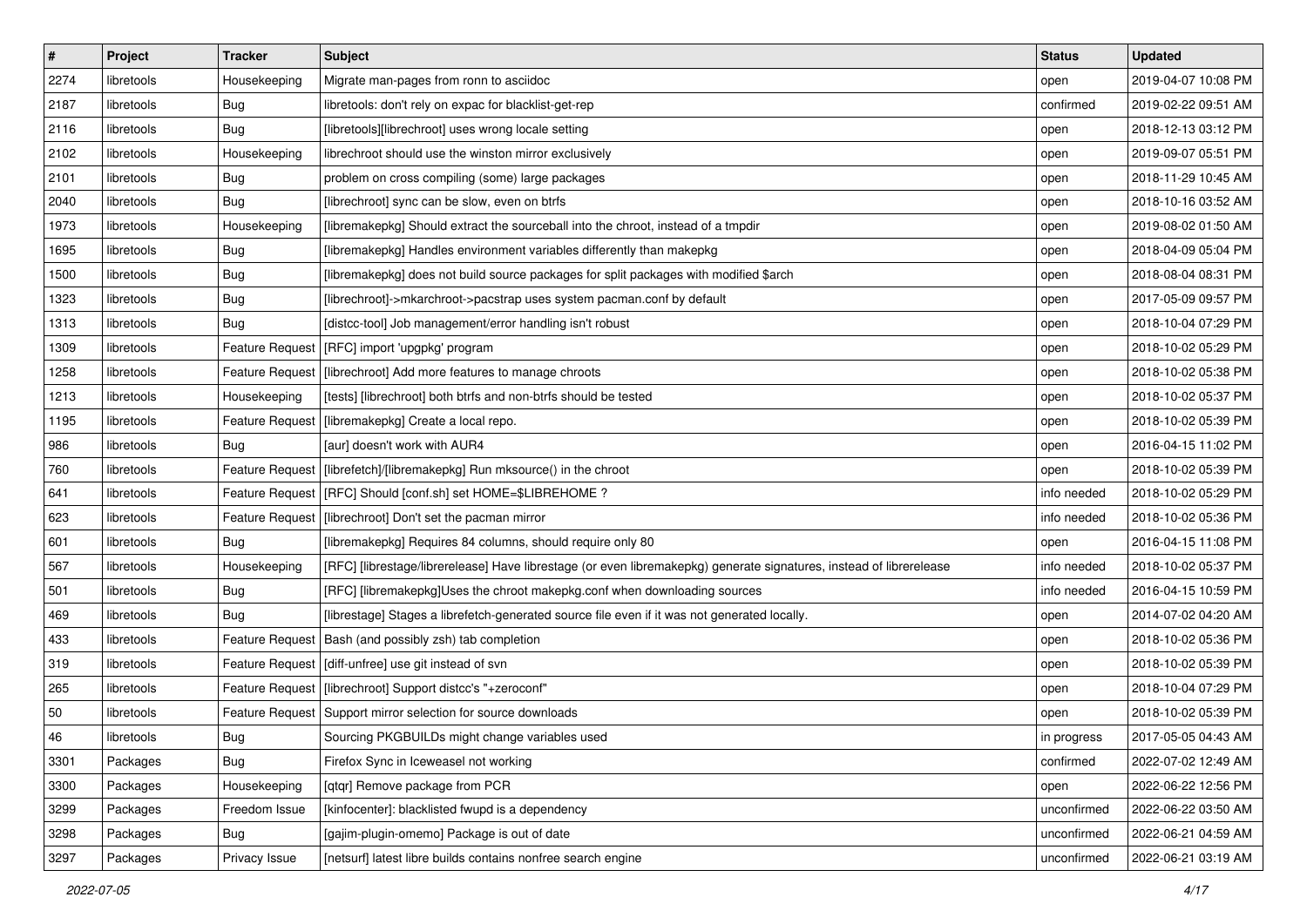| #    | Project  | <b>Tracker</b>       | <b>Subject</b>                                                                                                                                                                                                                   | <b>Status</b> | <b>Updated</b>      |
|------|----------|----------------------|----------------------------------------------------------------------------------------------------------------------------------------------------------------------------------------------------------------------------------|---------------|---------------------|
| 3296 | Packages | <b>Bug</b>           | [gstreamer-vaapi] Depends on gst-plugins-bad-libs=1.20.3, not available                                                                                                                                                          | unconfirmed   | 2022-06-21 02:49 AM |
| 3295 | Packages | Bug                  | [gajim] Requires gtksourceview4                                                                                                                                                                                                  | unconfirmed   | 2022-06-12 03:46 PM |
| 3294 | Packages | Bug                  | gmid needs rebuild because of new libretls version                                                                                                                                                                               | unconfirmed   | 2022-06-06 05:05 PM |
| 3293 | Packages | Freedom Issue        | [nvidia-open][nvidia-open-dkms] Only work with proprietary firmware and software                                                                                                                                                 | unconfirmed   | 2022-06-06 01:19 AM |
| 3292 | Packages | Freedom Issue        | [vscode-css-languageserver][vscode-html-languageserver][vsocde-json-languageserver] All depend on blacklisted vscode                                                                                                             | unconfirmed   | 2022-05-18 03:26 AM |
| 3290 | Packages | Housekeeping         | [nonsystemd] OpenRC init scripts repackaging                                                                                                                                                                                     | in progress   | 2022-05-21 11:15 AM |
| 3289 | Packages | Freedom Issue        | [obsidian] Non free software                                                                                                                                                                                                     | unconfirmed   | 2022-05-18 03:29 AM |
| 3288 | Packages | Packaging<br>Request | MangoHUD<br>[mangohud-x11][mangohud-common-x11][mangohud-wayland][mangohud-common-wayland][lib32-mangohud-x11][lib32-mango<br>hud-wayland][mangohud-opengl2][mangohud-opengl2-common][lib32-mangohud-opengl2][mangohud-nonvidia] | open          | 2022-05-14 08:47 PM |
| 3287 | Packages | Packaging<br>Request | [If] Minimalistic file manager                                                                                                                                                                                                   | open          | 2022-05-14 08:28 PM |
| 3286 | Packages | Packaging<br>Request | [tenacity] Audacity fork minus the spyware                                                                                                                                                                                       | open          | 2022-05-14 08:06 PM |
| 3285 | Packages | Packaging<br>Request | [nsxiv] Minimalistic, extensible image viewer                                                                                                                                                                                    | open          | 2022-05-14 07:55 PM |
| 3284 | Packages | Packaging<br>Request | [xmountains] Procedurally generated sidescrolling mountains                                                                                                                                                                      | open          | 2022-05-14 06:33 PM |
| 3283 | Packages | Packaging<br>Request | [pipes.sh] Novelty animated pipes terminal screensaver                                                                                                                                                                           | open          | 2022-05-14 06:20 PM |
| 3282 | Packages | Packaging<br>Request | [cbonsai] Novelty animated bonsai tree terminal screensaver                                                                                                                                                                      | open          | 2022-05-14 06:16 PM |
| 3280 | Packages | Freedom Issue        | [stellarium] Massive project with potentially missing licenses                                                                                                                                                                   | unconfirmed   | 2022-05-11 04:47 PM |
| 3278 | Packages | Freedom Issue        | [mesa] Software patent avoidance                                                                                                                                                                                                 | unconfirmed   | 2022-05-07 04:30 PM |
| 3277 | Packages | Packaging<br>Request | [dashbinsh] Tiny, stable pacman hook                                                                                                                                                                                             | open          | 2022-05-06 02:21 PM |
| 3276 | Packages | Freedom Issue        | [nccl] Please put your reasons here (register first if you haven't)                                                                                                                                                              | unconfirmed   | 2022-05-05 06:20 PM |
| 3275 | Packages | Privacy Issue        | [gfbgraph] Implements Facebook Graph API                                                                                                                                                                                         | unconfirmed   | 2022-05-05 06:05 PM |
| 3274 | Packages | Privacy Issue        | [kaccounts-integration][kaccounts-integration-debug][kaccounts-providers][kaccounts-providers-debug] Support for Google,<br>Facebook, etc.                                                                                       | unconfirmed   | 2022-05-05 05:35 PM |
| 3273 | Packages | Privacy Issue        | [purple-facebook] Implements Facebook messenger protocol                                                                                                                                                                         | unconfirmed   | 2022-05-05 05:30 PM |
| 3272 | Packages | Freedom Issue        | [betterdiscordctl] Appears only to be useful with proprietary Discord                                                                                                                                                            | unconfirmed   | 2022-05-05 04:36 PM |
| 3271 | Packages | Freedom Issue        | [spotifyd] [playerctl] Spotify streaming dis-service support                                                                                                                                                                     | unconfirmed   | 2022-05-05 04:30 PM |
| 3270 | Packages | Freedom Issue        | [fwupd-efi] Appears only to be useful with blacklisted [fwupd]                                                                                                                                                                   | unconfirmed   | 2022-05-05 04:02 PM |
| 3269 | Packages | Bug                  | [telegram-desktop] possible DRM, security, privacy, and anonymity issues                                                                                                                                                         | unconfirmed   | 2022-05-06 12:07 AM |
| 3268 | Packages | Packaging<br>Request | [blender] Update package to 3.1.2                                                                                                                                                                                                | in progress   | 2022-05-14 11:28 AM |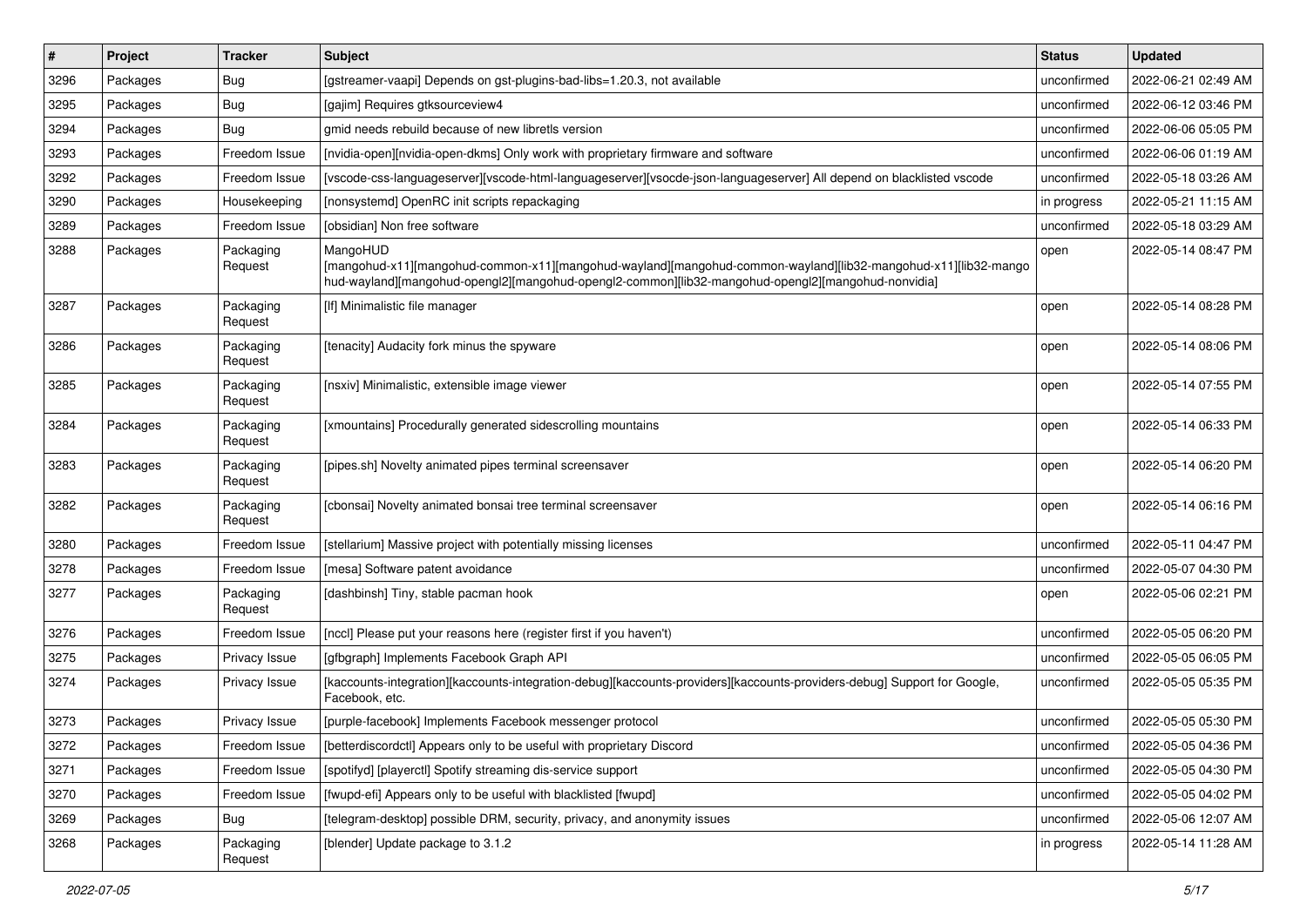| #    | Project  | <b>Tracker</b>       | <b>Subject</b>                                                                              | <b>Status</b>         | <b>Updated</b>      |
|------|----------|----------------------|---------------------------------------------------------------------------------------------|-----------------------|---------------------|
| 3265 | Packages | Privacy Issue        | [your-privacy] List of packages which implement UPnP should be added to the blacklist       | confirmed             | 2022-05-05 11:34 PM |
| 3263 | Packages | Freedom Issue        | [command-not-found] Known not to respect GNU FSDG: suggests proprietary software            | unconfirmed           | 2022-04-27 12:50 AM |
| 3261 | Packages | Bug                  | [log4j-1.2] Unmaintained, insecure, vulnerable package                                      | confirmed             | 2022-05-07 12:29 PM |
| 3258 | Packages | Housekeeping         | Merge [kernels] and [java] into [pcr] - delete unused repos                                 | open                  | 2022-04-25 03:10 PM |
| 3255 | Packages | Housekeeping         | Add @iceweasel-hardened-preferences@ to iceweasel-addons package group                      | open                  | 2022-04-24 04:43 AM |
| 3254 | Packages | Packaging<br>Request | Decentraleyes                                                                               | open                  | 2022-04-24 01:27 AM |
| 3253 | Packages | Packaging<br>Request | Privacy Badger                                                                              | open                  | 2022-04-24 01:16 AM |
| 3252 | Packages | Packaging<br>Request | [iceweasel-librejs] add package                                                             | open                  | 2022-04-23 11:46 PM |
| 3250 | Packages | Freedom Issue        | [exa] Nonfree icons                                                                         | unconfirmed           | 2022-04-24 12:21 AM |
| 3249 | Packages | Freedom Issue        | [waybar] Spotify icon in default config file                                                | unconfirmed           | 2022-04-23 02:41 PM |
| 3247 | Packages | Freedom Issue        | [dwarffortress] tracking issue                                                              | unconfirmed           | 2022-04-21 04:23 AM |
| 3246 | Packages | Packaging<br>Request | [pekka-kana-2] Freedom verification                                                         | info needed           | 2022-04-17 01:06 AM |
| 3244 | Packages | Freedom Issue        | [brutalchess] Potentially nonfree fonts                                                     | unconfirmed           | 2022-04-15 06:55 PM |
| 3243 | Packages | Freedom Issue        | [penguin-command] Improper packaging, potential freedom issue                               | unconfirmed           | 2022-04-14 11:58 AM |
| 3242 | Packages | Freedom Issue        | [ffmpeg] Suggests nonfree nvidia-utils                                                      | unconfirmed           | 2022-04-12 11:32 PM |
| 3241 | Packages | Freedom Issue        | noVideo (nVidia), CUDA, OptiX, etc. parent tracking issue                                   | unconfirmed           | 2022-04-12 10:54 PM |
| 3240 | Packages | Freedom Issue        | [opensubdiv] CUDA support                                                                   | unconfirmed           | 2022-04-12 07:10 PM |
| 3239 | Packages | Freedom Issue        | [python-cuda][python-cuda-docs] Nonfree                                                     | unconfirmed           | 2022-05-28 09:01 PM |
| 3237 | Packages | Housekeeping         | Remove pcr/python2* and libre/python2*                                                      | open                  | 2022-04-30 03:26 AM |
| 3235 | Packages | Freedom Issue        | [performous-freesongs] No source files                                                      | unconfirmed           | 2022-04-11 01:41 PM |
| 3234 | Packages | Freedom Issue        | Video games parent tracking issue                                                           | unconfirmed           | 2022-04-14 12:43 AM |
| 3233 | Packages | Freedom Issue        | [singularity] Requires proprietary software and instrument data to compile music            | unconfirmed           | 2022-04-11 05:09 PM |
| 3232 | Packages | Freedom Issue        | [rocksndiamonds-contrib] Some components have no license and as such are proprietary        | unconfirmed           | 2022-04-10 12:34 AM |
| 3231 | Packages | Bug                  | Add gst-plugin-gtk as an optional dependency for gajim                                      | forwarded<br>upstream | 2022-05-14 07:09 PM |
| 3230 | Packages | Bug                  | [adwaita-icon-theme] When using the "Adwaita" icon theme, some icons are not displayed.     | unconfirmed           | 2022-04-08 03:22 AM |
| 3229 | Packages | Freedom Issue        | [blender] Various issues                                                                    | info needed           | 2022-06-08 05:44 PM |
| 3228 | Packages | Freedom Issue        | [sagemath] Various included databases have no license, one component has unusual conditions | unconfirmed           | 2022-04-07 04:21 PM |
| 3225 | Packages | Packaging<br>Request | [nyxt][libfixposix] Minimalistic browser written in a dialect of Lisp                       | open                  | 2022-04-07 08:25 PM |
| 3223 | Packages | Bug                  | [cool-retro-term] More proprietary fonts                                                    | confirmed             | 2022-04-07 08:58 PM |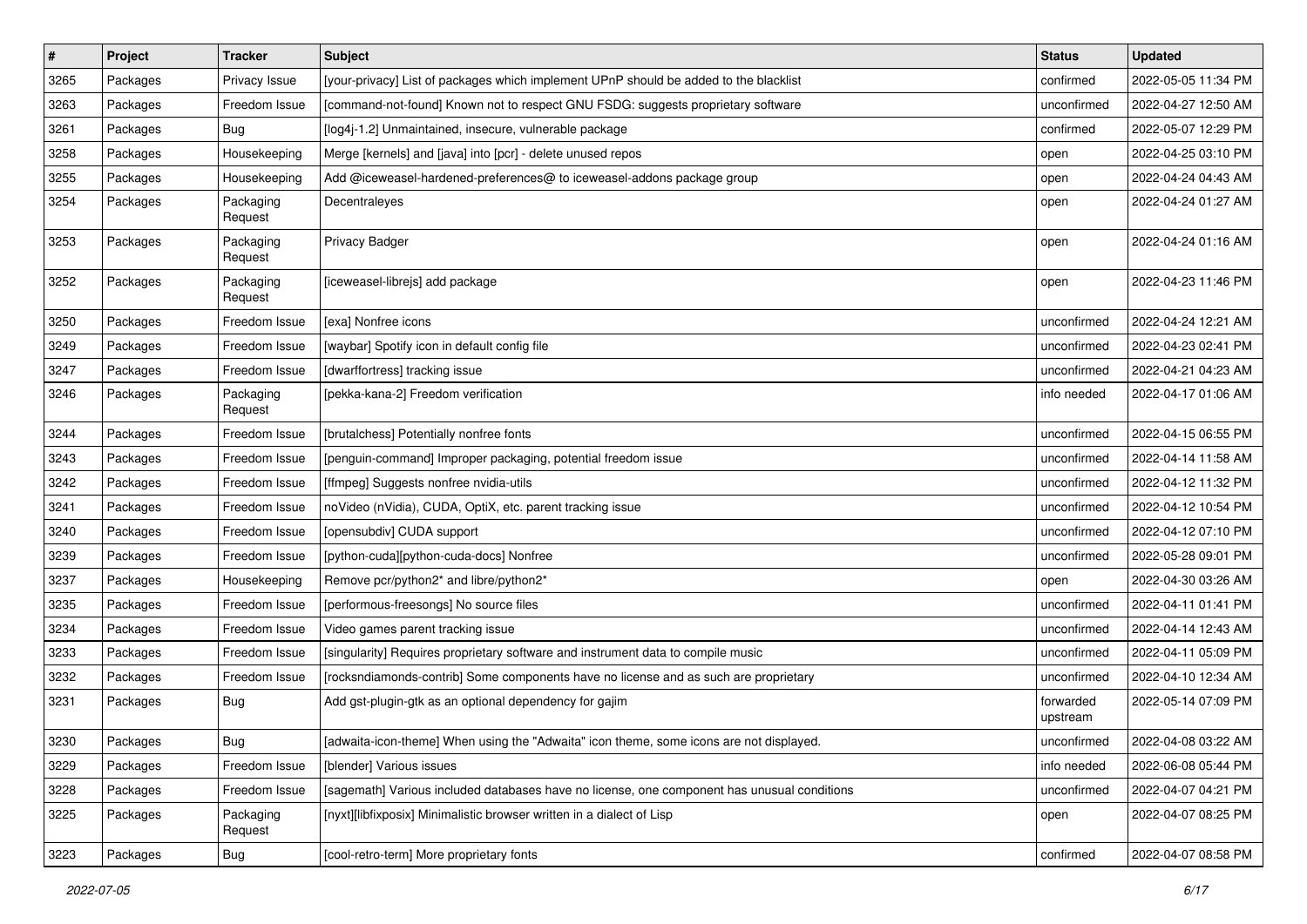| #    | Project  | <b>Tracker</b>       | <b>Subject</b>                                                                                                                     | <b>Status</b> | <b>Updated</b>      |
|------|----------|----------------------|------------------------------------------------------------------------------------------------------------------------------------|---------------|---------------------|
| 3218 | Packages | Freedom Issue        | [asciiportal] Unclear origin of media, direct references to proprietary Valve software                                             | unconfirmed   | 2022-04-03 03:42 PM |
| 3217 | Packages | Freedom Issue        | [xonotic-data] No license                                                                                                          | info needed   | 2022-04-13 05:41 PM |
| 3214 | Packages | Freedom Issue        | [blobwars-data] "Lock and Load!!!" file from Family Guy                                                                            | confirmed     | 2022-04-09 01:13 AM |
| 3213 | Packages | Freedom Issue        | [gamescope] Appears to be useful only with Steam                                                                                   | unconfirmed   | 2022-05-07 02:28 PM |
| 3212 | Packages | <b>Bug</b>           | valgrind broken on armv7h                                                                                                          | unconfirmed   | 2022-04-01 10:09 PM |
| 3211 | Packages | Bug                  | gdb broken on armv7h when linking to openssl                                                                                       | unconfirmed   | 2022-04-01 10:00 PM |
| 3209 | Packages | Bug                  | wget on armv7h fails to verify certificates                                                                                        | confirmed     | 2022-03-30 02:23 PM |
| 3208 | Packages | Packaging<br>Request | [coreboot-util][libreboot-util]: Package ectool from coreboot for controlling the EC on coreboot and libreboot.                    | in progress   | 2022-04-29 06:58 PM |
| 3205 | Packages | Bug                  | Local mkinitcpio newer than in libre but older than in core                                                                        | confirmed     | 2022-03-28 10:55 AM |
| 3201 | Packages | Packaging<br>Request | [zerotier-one] Nonfree BSL license                                                                                                 | open          | 2022-03-31 12:17 AM |
| 3200 | Packages | Freedom Issue        | [tectonic] TPPM                                                                                                                    | unconfirmed   | 2022-03-10 01:26 AM |
| 3197 | Packages | Bug                  | [handbrake] libavformat.so.58 does not exist and cannot be started                                                                 | unconfirmed   | 2022-03-02 10:32 AM |
| 3194 | Packages | Bug                  | [iceweasel]: multimedia playback broken or garbled audio on some sites                                                             | in progress   | 2022-05-02 12:49 AM |
| 3193 | Packages | Bug                  | /etc/pacman.d/gnupg/gpg.conf is not updated                                                                                        | unconfirmed   | 2022-02-22 04:26 PM |
| 3192 | Packages | Bug                  | [zstd] zstd packages for armv7h not in repos or any mirrors                                                                        | in progress   | 2022-04-13 04:32 PM |
| 3186 | Packages | Packaging<br>Request | [p2pool] Adding to repository                                                                                                      | open          | 2022-02-16 03:13 PM |
| 3185 | Packages | Bug                  | /usr/bin/bogofilter: error while loading shared libraries: libgsl.so.23: cannot open shared object file: No such file or directory | confirmed     | 2022-05-16 09:24 PM |
| 3183 | Packages | Packaging<br>Request | [lyrebird] Adding to repository                                                                                                    | open          | 2022-02-13 08:06 PM |
| 3182 | Packages | Packaging<br>Request | [noisy] Adding to repository                                                                                                       | open          | 2022-02-16 01:26 PM |
| 3181 | Packages | Freedom Issue        | [gstreamer] Arch Linux moved plugins to monolithic build and introduced nonfree faac dependency                                    | unconfirmed   | 2022-03-17 10:29 AM |
| 3179 | Packages | Bug                  | [lua53-lgi]: lua53-lgi-0.9.2-7-x86_64.pkg.tar.zst failed to download                                                               | in progress   | 2022-02-15 03:23 AM |
| 3173 | Packages | Freedom Issue        | [qmapshack]: depends on qt5-webengine                                                                                              | confirmed     | 2022-05-14 11:26 AM |
| 3171 | Packages | Freedom Issue        | [qtcreator]: v6 dependes on qt6-webengine                                                                                          | in progress   | 2022-01-25 04:26 AM |
| 3170 | Packages | <b>Bug</b>           | [castle-combat]: unable to satisfy dependency 'python2-twisted' required by castle-combat                                          | confirmed     | 2022-04-30 03:27 AM |
| 3164 | Packages | Bug                  | [texlive-most]: error: command failed to execute correctly                                                                         | info needed   | 2022-01-29 04:43 PM |
| 3162 | Packages | <b>Bug</b>           | marble-maps: symbol lookup error: marble-maps: undefined symbol:<br>ZN6Marble15MarbleQuickItem14hoverMoveEventEP11QHoverEvent      | unconfirmed   | 2022-05-08 01:57 PM |
| 3159 | Packages | Bug                  | gcr: systemctl: command not found                                                                                                  | info needed   | 2022-01-29 04:47 PM |
| 3153 | Packages | Packaging<br>Request | [nonsystemd] build wlroots against elogind                                                                                         | open          | 2022-01-12 02:05 PM |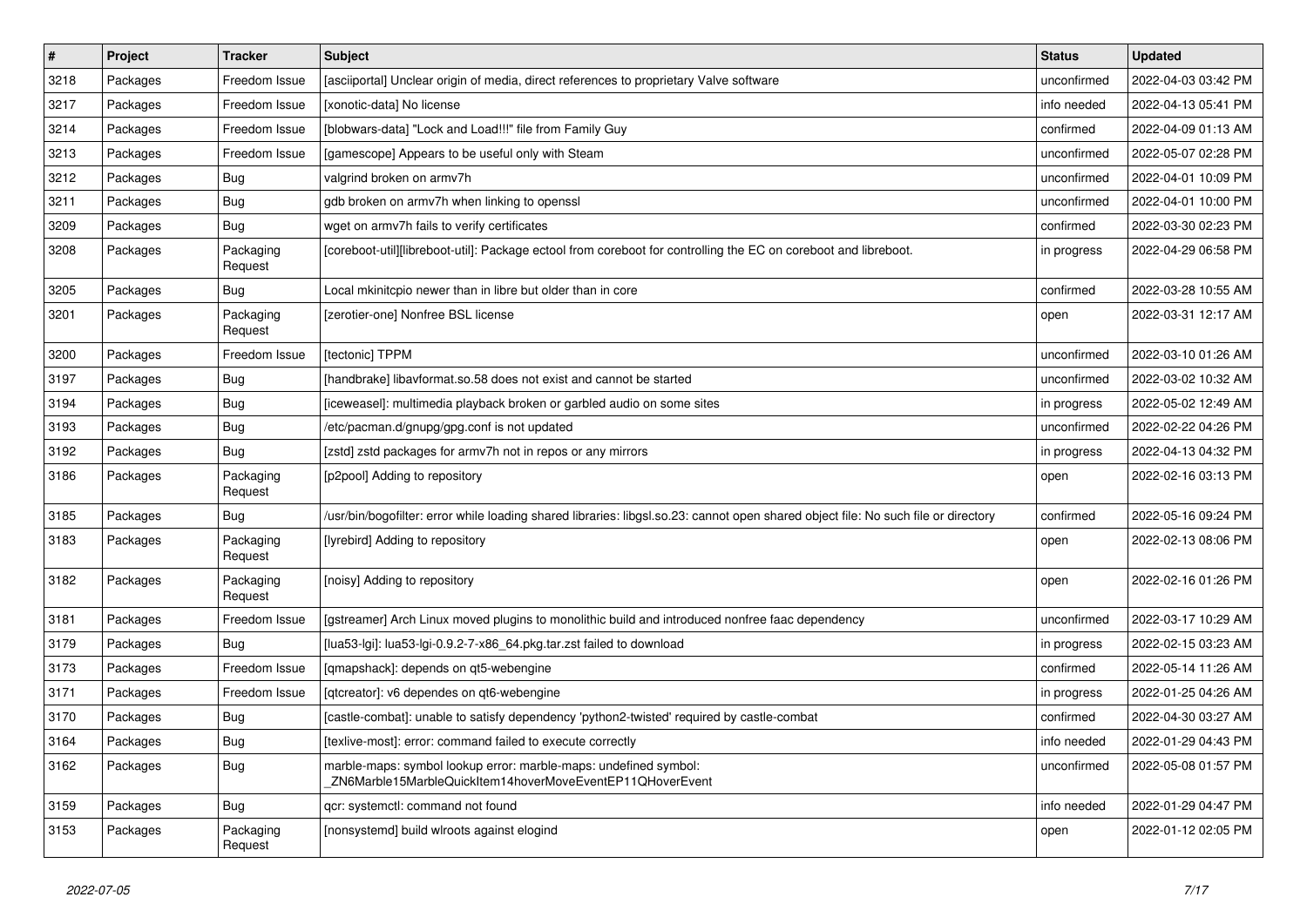| #    | Project  | <b>Tracker</b>       | Subject                                                                                                          | <b>Status</b> | <b>Updated</b>      |
|------|----------|----------------------|------------------------------------------------------------------------------------------------------------------|---------------|---------------------|
| 3149 | Packages | Bug                  | [gspdf]: libgnustep-gui.so.0.24: cannot open shared object file                                                  | confirmed     | 2022-05-14 07:42 PM |
| 3147 | Packages | Freedom Issue        | [ydcv] SaaSS, spyware                                                                                            | unconfirmed   | 2021-12-19 10:30 PM |
| 3144 | Packages | Bug                  | extra/opencv-cuda 4.5.4-7 depends on nonfree CUDA libraries (which isn't shipped by Parabola)                    | confirmed     | 2022-05-16 03:31 PM |
| 3143 | Packages | Freedom Issue        | [angband]                                                                                                        | unconfirmed   | 2022-04-30 12:44 AM |
| 3140 | Packages | Bug                  | Gambas 3 Installation Failed Because of qt5-webengine and Related Packages                                       | unconfirmed   | 2021-12-06 11:19 AM |
| 3139 | Packages | Packaging<br>Request | [openttd] [openttd-opensfx] now appear to be 100% libre!                                                         | open          | 2022-03-31 12:29 AM |
| 3137 | Packages | Privacy Issue        | Github cli is a privacy issue since it connects to github server                                                 | unconfirmed   | 2021-11-29 01:13 PM |
| 3133 | Packages | Bug                  | System upgrade breaks Plasma                                                                                     | unconfirmed   | 2021-12-06 10:54 PM |
| 3132 | Packages | Bug                  | libre: asciidoc: The 8.6.10 source package changed upstream                                                      | unconfirmed   | 2021-12-02 05:00 AM |
| 3129 | Packages | Packaging<br>Request | Packaging of nheko-reborn and schildichat-desktop (matrix clients) for Parabola                                  | open          | 2021-12-06 11:58 AM |
| 3127 | Packages | <b>Bug</b>           | [lvm2 2.03.14-1] Dependency on systemd on non-systemd (OpenRC) systems prevents lvm volumes from activating      | unconfirmed   | 2021-12-04 03:52 PM |
| 3126 | Packages | Bug                  | [mysql-openrc] Error in the init file                                                                            | confirmed     | 2022-05-22 02:57 PM |
| 3125 | Packages | Bug                  | File conflicts during upgrade caused by name change: webkit2gtk-4.1 (new) vs. webkit2gtk (old)                   | confirmed     | 2021-11-30 05:18 PM |
| 3123 | Packages | Freedom Issue        | [vim-ctrlp]                                                                                                      | unconfirmed   | 2021-11-02 08:08 AM |
| 3122 | Packages | Freedom Issue        | [vim-omnicppcomplete]                                                                                            | unconfirmed   | 2021-11-02 08:06 AM |
| 3118 | Packages | Packaging<br>Request | [kmymoney] cannot be installed/updated                                                                           | on-hold       | 2022-05-09 09:38 AM |
| 3115 | Packages | <b>Bug</b>           | [icedove][p11-kit][multiple]: libffi.so.7: cannot open shared object file                                        | in progress   | 2022-04-10 02:58 AM |
| 3113 | Packages | Bug                  | [firefox]: no antialiasing in some websites                                                                      | unconfirmed   | 2021-10-17 01:57 AM |
| 3111 | Packages | Packaging<br>Request | nonprism:gnome-settings-daemon is obsolete                                                                       | open          | 2021-10-14 01:19 AM |
| 3110 | Packages | Freedom Issue        | [python-pytorch] requires intel-mkl (unfree)                                                                     | unconfirmed   | 2022-05-31 06:03 PM |
| 3109 | Packages | Packaging<br>Request | [cutefish-wallpapers] Add older free version, Was: Proprietary package                                           | open          | 2022-03-31 12:35 AM |
| 3108 | Packages | Freedom Issue        | [qt6-webengine]: same freedom issues as qt5-webengine, I suppose                                                 | confirmed     | 2022-04-07 12:52 AM |
| 3107 | Packages | Freedom Issue        | [opency] Downloads and installs binary blobs                                                                     | in progress   | 2022-05-16 08:57 AM |
| 3106 | Packages | Packaging<br>Request | mintmenu pcr request                                                                                             | open          | 2021-10-10 10:29 AM |
| 3105 | Packages | Bug                  | [kio] Unable to create io-slave. klauncher said: Could not find the '/usr/lib/qt/plugins/kf5/kio/file.so' plugin | unconfirmed   | 2021-09-30 09:49 PM |
| 3104 | Packages | <b>Bug</b>           | [gnome-keyring] Upgrading glib2 to 2.70.0-1 breaks gnome-keyring                                                 | unconfirmed   | 2021-09-30 04:10 AM |
| 3103 | Packages | <b>Bug</b>           | Upgrade not possible due to unverified keys                                                                      | unconfirmed   | 2021-10-04 05:14 AM |
| 3102 | Packages | <b>Bug</b>           | pipewire: /tmp/alpm_g5P9JS/.INSTALL: line 3: systemctl: command not found                                        | confirmed     | 2022-05-16 04:18 PM |
| 3097 | Packages | Bug                  | [libretools]: no longer generates -debug- packages                                                               | confirmed     | 2021-09-19 10:40 PM |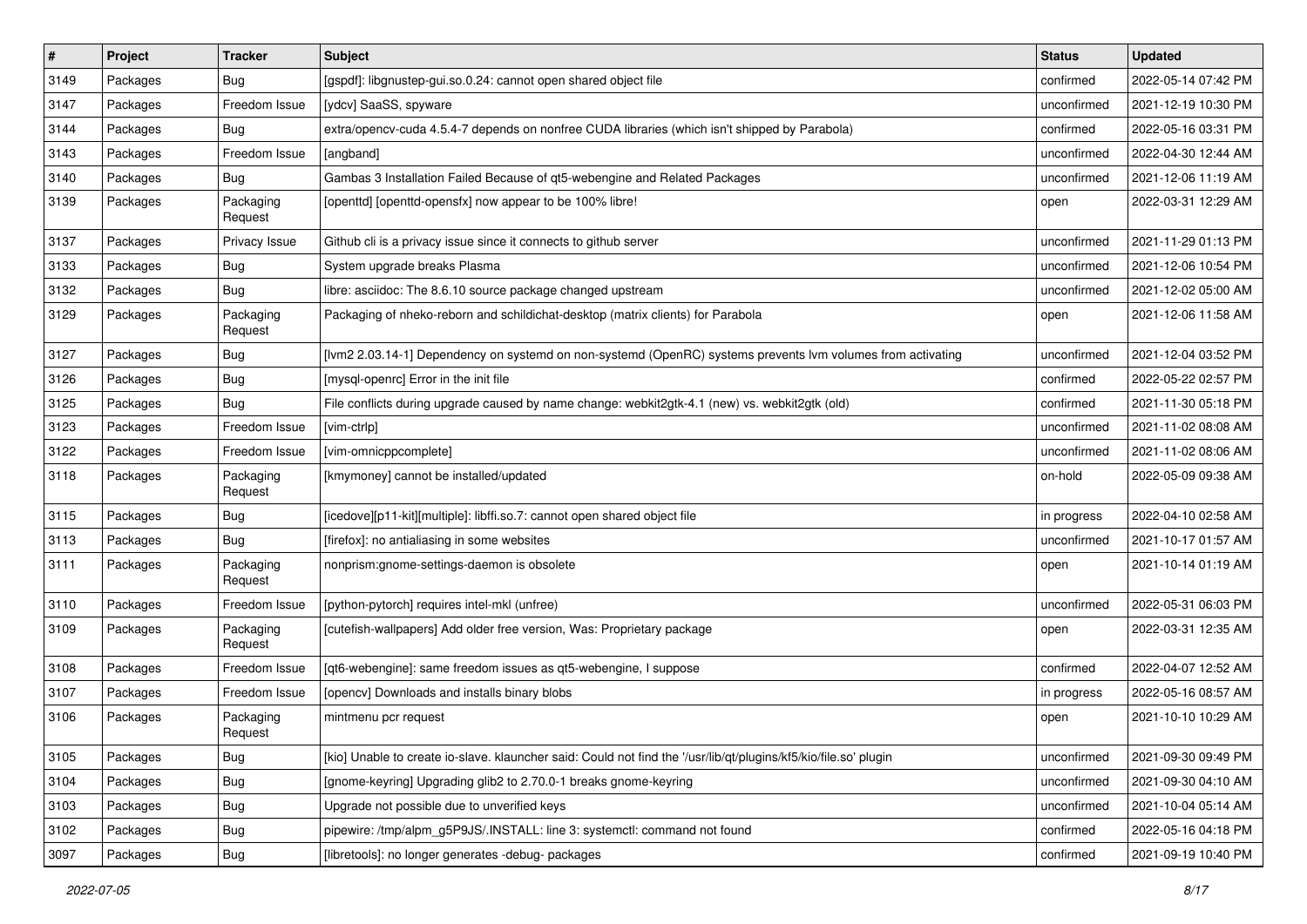| #    | Project  | <b>Tracker</b>         | Subject                                                                                            | <b>Status</b> | <b>Updated</b>      |
|------|----------|------------------------|----------------------------------------------------------------------------------------------------|---------------|---------------------|
| 3096 | Packages | Bug                    | [libretools]: output .zst packages                                                                 | in progress   | 2021-09-19 10:33 PM |
| 3091 | Packages | Bug                    | System installation does not work with [linux-libre-lts] and [syslinux]                            | unconfirmed   | 2021-09-02 09:30 PM |
| 3089 | Packages | Bug                    | WARNING: CANNOT RESOLVE "openexr" A DEPENDENCY OF "blender"                                        | in progress   | 2022-05-14 11:29 AM |
| 3088 | Packages | Packaging<br>Request   | Lumina Desktop Environment                                                                         | open          | 2021-08-30 01:21 PM |
| 3086 | Packages | Bug                    | [toot] unable to satisfy "python<3.9" dependence.                                                  | unconfirmed   | 2021-08-22 10:09 PM |
| 3085 | Packages | Bug                    | [mencoder] unable to satisfy libx264.so=160-64 virtual dependency                                  | confirmed     | 2022-05-14 11:10 AM |
| 3083 | Packages | Bug                    | lceape can not resolve dependencies "mozilla-common" and "icu<66"                                  | unconfirmed   | 2021-08-21 09:24 PM |
| 3080 | Packages | Packaging<br>Request   | cmst for x86_64                                                                                    | open          | 2021-08-17 06:00 AM |
| 3079 | Packages | Freedom Issue          | [perl-rename] Package with unknown licence should be blacklisted                                   | unconfirmed   | 2021-08-12 10:50 AM |
| 3078 | Packages | Bug                    | [jitsi] /usr/bin/jitsi: line 23: /usr/lib/jvm/java-8-openjdk/bin/java: No such file or directory   | unconfirmed   | 2021-08-23 03:53 PM |
| 3077 | Packages | Packaging<br>Request   | gtg (GPLv3) and python-liblarch (LGPLv3)                                                           | open          | 2021-08-09 10:22 PM |
| 3069 | Packages | <b>Feature Request</b> | Packages should be compressed with Zstandard                                                       | open          | 2021-09-19 10:44 PM |
| 3068 | Packages | Bug                    | [opencv]: library needed by libopencv_imgcodecs.so.4.5 not found                                   | unconfirmed   | 2021-07-26 06:12 PM |
| 3063 | Packages | Freedom Issue          | [cowsay]: blacklist entry                                                                          | open          | 2021-07-13 05:58 AM |
| 3058 | Packages | <b>Bug</b>             | Lime2 eMMC with Realtek RTL8211E PHY: Ethernet is not working                                      | confirmed     | 2021-07-25 01:04 PM |
| 3048 | Packages | Bug                    | linux-libre 5.12.6 instability                                                                     | unconfirmed   | 2021-06-07 07:41 AM |
| 3046 | Packages | Freedom Issue          | [dbeaver]: might endorse non-free database drivers                                                 | unconfirmed   | 2021-06-03 03:25 AM |
| 3044 | Packages | Bug                    | linux-libre-5.12.6 and linux-libre-hardened-5.12.7 screen shaking                                  | unconfirmed   | 2021-06-04 01:07 PM |
| 3042 | Packages | Bug                    | [calibre3]: unable to satisfy dependency 'python2-*' and 'libusbx'.                                | confirmed     | 2022-04-30 03:27 AM |
| 3037 | Packages | Freedom Issue          | [thunderbird-i18n-kk] Icedove language packs already exist                                         | in progress   | 2021-05-23 04:54 AM |
| 3036 | Packages | Bug                    | [openshot]: The 'openshot-qt==2.5.1' distribution was not found and is required by the application | in progress   | 2021-10-26 07:09 AM |
| 3034 | Packages | Bug                    | icedove: XPCOMGlueLoad error for file /usr/lib/icedove/libxul.so                                   | unconfirmed   | 2021-05-19 11:45 PM |
| 3031 | Packages | Packaging<br>Request   | I suggest asciidoctor-pdf                                                                          | open          | 2021-06-04 10:14 PM |
| 3030 | Packages | <b>Bug</b>             | openntpd-openrc: Service `ntpd' needs non existent service `net'                                   | confirmed     | 2021-06-04 12:22 PM |
| 3028 | Packages | Bug                    | postgresql installation and postgresql-openrc issue                                                | confirmed     | 2022-05-22 06:35 AM |
| 3021 | Packages | <b>Bug</b>             | [nonprism/evolution-data-server]: rebuild against new icu (armv7h)                                 | confirmed     | 2021-04-26 06:40 PM |
| 3020 | Packages | <b>Bug</b>             | [nonprism/evolution-data-server]: rebuild against new icu (i686)                                   | confirmed     | 2021-04-26 06:39 PM |
| 3019 | Packages | Bug                    | [nonprism/evolution-data-server]: rebuild against new icu (x86_64)                                 | confirmed     | 2021-04-26 06:27 PM |
| 3018 | Packages | Housekeeping           | Various uninstallable packages should be fixed, dropped, or blacklisted.                           | open          | 2022-04-30 05:20 AM |
| 3007 | Packages | Freedom Issue          | [openmpi]: suggests non-free 'cuda'                                                                | confirmed     | 2021-04-08 02:27 PM |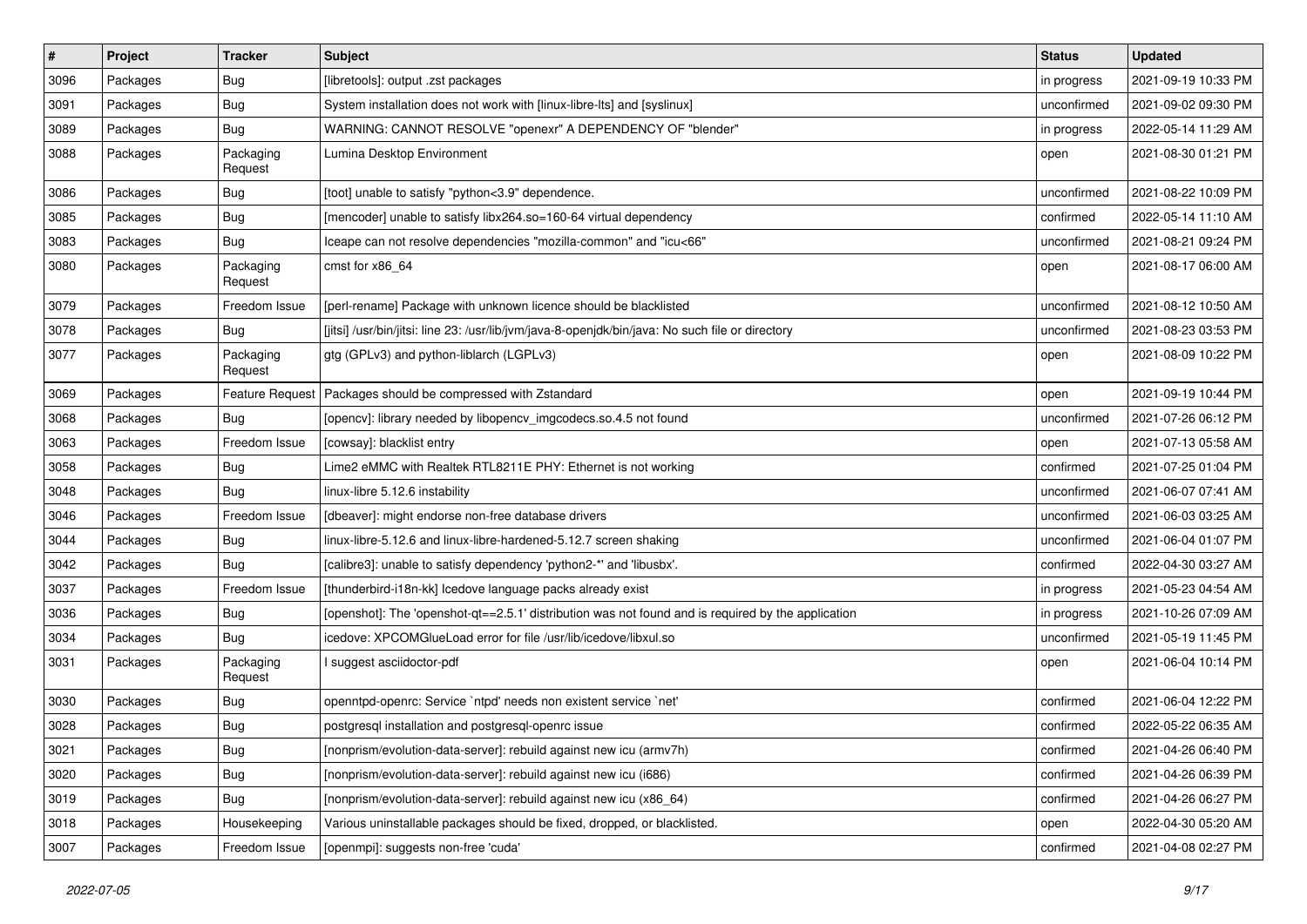| $\#$ | Project  | <b>Tracker</b>       | <b>Subject</b>                                                                                                     | <b>Status</b>         | <b>Updated</b>      |
|------|----------|----------------------|--------------------------------------------------------------------------------------------------------------------|-----------------------|---------------------|
| 3005 | Packages | Freedom Issue        | [geoipupdate][sn0int]: TPPM for proprietary(?) data                                                                | unconfirmed           | 2022-05-14 07:12 PM |
| 3003 | Packages | Freedom Issue        | [lxd]: has dubious containers repositories (It can download and install an ubuntu container from a single command) | confirmed             | 2022-05-06 10:39 PM |
| 3002 | Packages | Freedom Issue        | some icon themes still contain nonfree icons                                                                       | unconfirmed           | 2021-04-04 06:04 AM |
| 3001 | Packages | <b>Bug</b>           | screen freeze after restart of polkit, dbus, xdm                                                                   | unconfirmed           | 2021-03-23 08:38 PM |
| 3000 | Packages | Freedom Issue        | [fwupd]: is an auto-updater, may also download proprietary firmware                                                | unconfirmed           | 2022-03-18 01:59 AM |
| 2998 | Packages | Freedom Issue        | okular: suggest to install Adobe proprietary software                                                              | confirmed             | 2022-05-08 02:23 PM |
| 2994 | Packages | Bug                  | geomorph: package description URL is incorrect                                                                     | unconfirmed           | 2021-03-17 10:45 AM |
| 2992 | Packages | <b>Bug</b>           | fcron-openrc: should depend on inetutils                                                                           | confirmed             | 2022-05-22 03:15 PM |
| 2991 | Packages | Freedom Issue        | [elementary-wallpapers] Incorrect license                                                                          | unconfirmed           | 2021-03-14 11:18 PM |
| 2989 | Packages | Bug                  | [!] kodi package conflicts with kodi-common, preventing installation of addons (kodi-addon-inputstream-adaptive)   | confirmed             | 2021-03-10 10:39 PM |
| 2988 | Packages | Bug                  | cannot install gnome on openrc version                                                                             | unconfirmed           | 2021-03-06 10:47 PM |
| 2981 | Packages | <b>Bug</b>           | Dependency issue with lib32-dbus                                                                                   | unconfirmed           | 2021-02-15 02:13 AM |
| 2977 | Packages | <b>Bug</b>           | old u-boot packages removal: check mkscr and uEnv.txt                                                              | confirmed             | 2021-02-05 03:47 AM |
| 2973 | Packages | Bug                  | [linux-libre] Critical hangs with nouveau 2D acceleration under 5.10                                               | unconfirmed           | 2021-08-11 12:33 AM |
| 2970 | Packages | Bug                  | [openmw] openscenegraph34 moved to openscenegraph                                                                  | in progress           | 2022-05-14 11:19 AM |
| 2969 | Packages | Housekeeping         | [elogind]: symlink /usr/include/elogind as /usr/include/systemd                                                    | open                  | 2021-01-28 09:02 AM |
| 2967 | Packages | <b>Bug</b>           | jack2 and jack are in conflict                                                                                     | confirmed             | 2021-01-26 04:40 PM |
| 2965 | Packages | Freedom Issue        | [digikam]: depends on gt5-webengine                                                                                | confirmed             | 2021-06-01 04:35 AM |
| 2961 | Packages | Privacy Issue        | [hexchat] Leaks some data on CTCP VERSION                                                                          | unconfirmed           | 2021-01-10 03:12 PM |
| 2959 | Packages | <b>Bug</b>           | [searx] No longer functional                                                                                       | unconfirmed           | 2021-01-06 07:20 PM |
| 2958 | Packages | Bug                  | [libre/icedove-extension-enigmail] Not compatible with latest [gnupg]                                              | in progress           | 2021-04-24 06:46 PM |
| 2957 | Packages | Bug                  | [eudev] throws error on boot                                                                                       | unconfirmed           | 2020-12-31 06:17 PM |
| 2954 | Packages | Packaging<br>Request | wlr-brightness                                                                                                     | open                  | 2020-12-27 05:12 AM |
| 2948 | Packages | Porting              | [blender]: FTBS for 32-bit arches                                                                                  | forwarded<br>upstream | 2020-12-21 01:11 PM |
| 2947 | Packages | <b>Bug</b>           | [openrc]: missing dependency 'inetutils'                                                                           | confirmed             | 2022-05-22 03:13 PM |
| 2946 | Packages | <b>Bug</b>           | Broken python packages after 3.9 upgrade                                                                           | confirmed             | 2022-04-29 04:12 PM |
| 2945 | Packages | Bug                  | [uboot4extlinux-a20-olinuxino-lime2]: does not support newer 'MICREL' wired ethernet LAN chips                     | info needed           | 2021-08-11 03:03 PM |
| 2943 | Packages | <b>Bug</b>           | [xfce-theme-greybird] Bug on GTK 2-based apps                                                                      | unconfirmed           | 2020-12-27 01:39 AM |
| 2942 | Packages | <b>Bug</b>           | Spaces in filenames giving problems while installing                                                               | info needed           | 2020-12-10 01:37 PM |
| 2934 | Packages | <b>Bug</b>           | [printrun] missing dependency python2-pyglet                                                                       | confirmed             | 2020-12-03 10:13 AM |
| 2932 | Packages | Privacy Issue        | [iceweasel-hardened-preferences] Kill insecure connections                                                         | info needed           | 2020-12-03 08:52 AM |
| 2915 | Packages | <b>Bug</b>           | libusb update breaks calibre3                                                                                      | confirmed             | 2020-12-04 08:24 AM |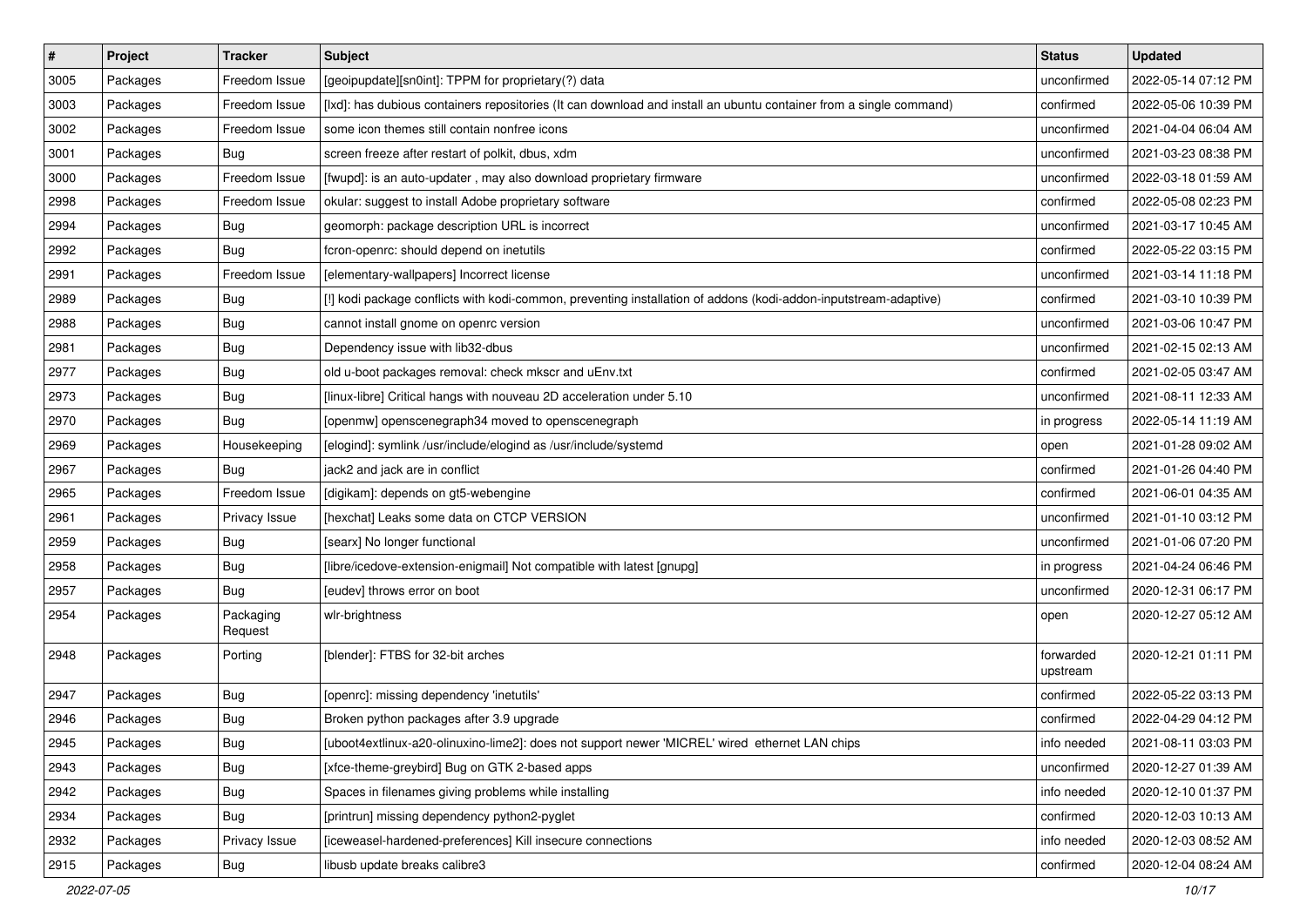| $\#$ | Project  | <b>Tracker</b>       | <b>Subject</b>                                                         | <b>Status</b> | <b>Updated</b>      |
|------|----------|----------------------|------------------------------------------------------------------------|---------------|---------------------|
| 2914 | Packages | Bug                  | Firejail doesn't work after recent update                              | unconfirmed   | 2020-10-22 07:54 PM |
| 2913 | Packages | Packaging<br>Request | Package Request: Cronometer                                            | open          | 2020-10-19 12:27 AM |
| 2911 | Packages | <b>Bug</b>           | [icecast] SSL doesn't seem to work                                     | unconfirmed   | 2021-07-19 05:50 PM |
| 2906 | Packages | <b>Bug</b>           | [tor] Does not reload                                                  | confirmed     | 2020-10-10 07:06 PM |
| 2894 | Packages | Privacy Issue        | .NET spying                                                            | info needed   | 2021-01-08 05:00 PM |
| 2893 | Packages | Freedom Issue        | mesa-demos contains unlicensed or non-free files                       | confirmed     | 2020-12-18 06:42 PM |
| 2890 | Packages | Freedom Issue        | [octopi:]: various issues                                              | confirmed     | 2022-05-09 03:30 PM |
| 2889 | Packages | <b>Bug</b>           | obmenu-generator shows GDBM_File.pm error                              | unconfirmed   | 2020-09-03 04:44 PM |
| 2888 | Packages | Packaging<br>Request | pdfsandwich                                                            | open          | 2020-09-03 02:13 AM |
| 2887 | Packages | <b>Bug</b>           | [gammastep] gammastep requires geoclue2, feature can be disabled       | unconfirmed   | 2020-09-03 12:27 AM |
| 2886 | Packages | <b>Bug</b>           | systemd and openrc are in conflict (systemd-tools)                     | confirmed     | 2020-08-31 10:17 PM |
| 2884 | Packages | Bug                  | your-initfreedom and systemd-nss-myhostname are in conflict            | confirmed     | 2021-03-06 07:40 AM |
| 2883 | Packages | <b>Bug</b>           | Memory remains on killing iceweasel process                            | unconfirmed   | 2020-08-29 01:44 PM |
| 2882 | Packages | Bug                  | [iceweasel] NoScript whitelists some bad domains                       | unconfirmed   | 2020-08-29 08:41 AM |
| 2874 | Packages | Packaging<br>Request | [python2-*]: multiple packages dropped from arch                       | open          | 2022-04-30 03:15 AM |
| 2872 | Packages | Packaging<br>Request | Request for font package ttf-literata                                  | open          | 2020-08-23 09:10 AM |
| 2871 | Packages | Bug                  | [linphone] Can't record phone calls                                    | unconfirmed   | 2020-08-28 12:38 PM |
| 2869 | Packages | Packaging<br>Request | please add mudlet                                                      | open          | 2020-08-19 01:03 AM |
| 2863 | Packages | Housekeeping         | Clarify the policy with UEFI "secure boot" and restricted boot         | open          | 2020-08-30 01:59 AM |
| 2862 | Packages | Housekeeping         | Clarify the copyright status of PKGBUILDs                              | open          | 2020-12-19 07:40 AM |
| 2858 | Packages | Packaging<br>Request | Corebot utils - nvramtool-git                                          | open          | 2020-08-05 10:25 AM |
| 2857 | Packages | Packaging<br>Request | Corebot utils - coreboot-utils                                         | open          | 2021-01-08 05:09 PM |
| 2856 | Packages | Packaging<br>Request | Package coreboot-battery-threshold-git                                 | open          | 2020-08-05 10:22 AM |
| 2855 | Packages | Packaging<br>Request | Corebot utils - cbmem                                                  | open          | 2020-08-05 10:18 AM |
| 2833 | Packages | <b>Bug</b>           | [linux-libre-lts][linux-libre-hardened]: can not be installed together | unconfirmed   | 2020-07-19 07:37 AM |
| 2832 | Packages | Packaging<br>Request | regionset                                                              | open          | 2020-07-08 08:28 AM |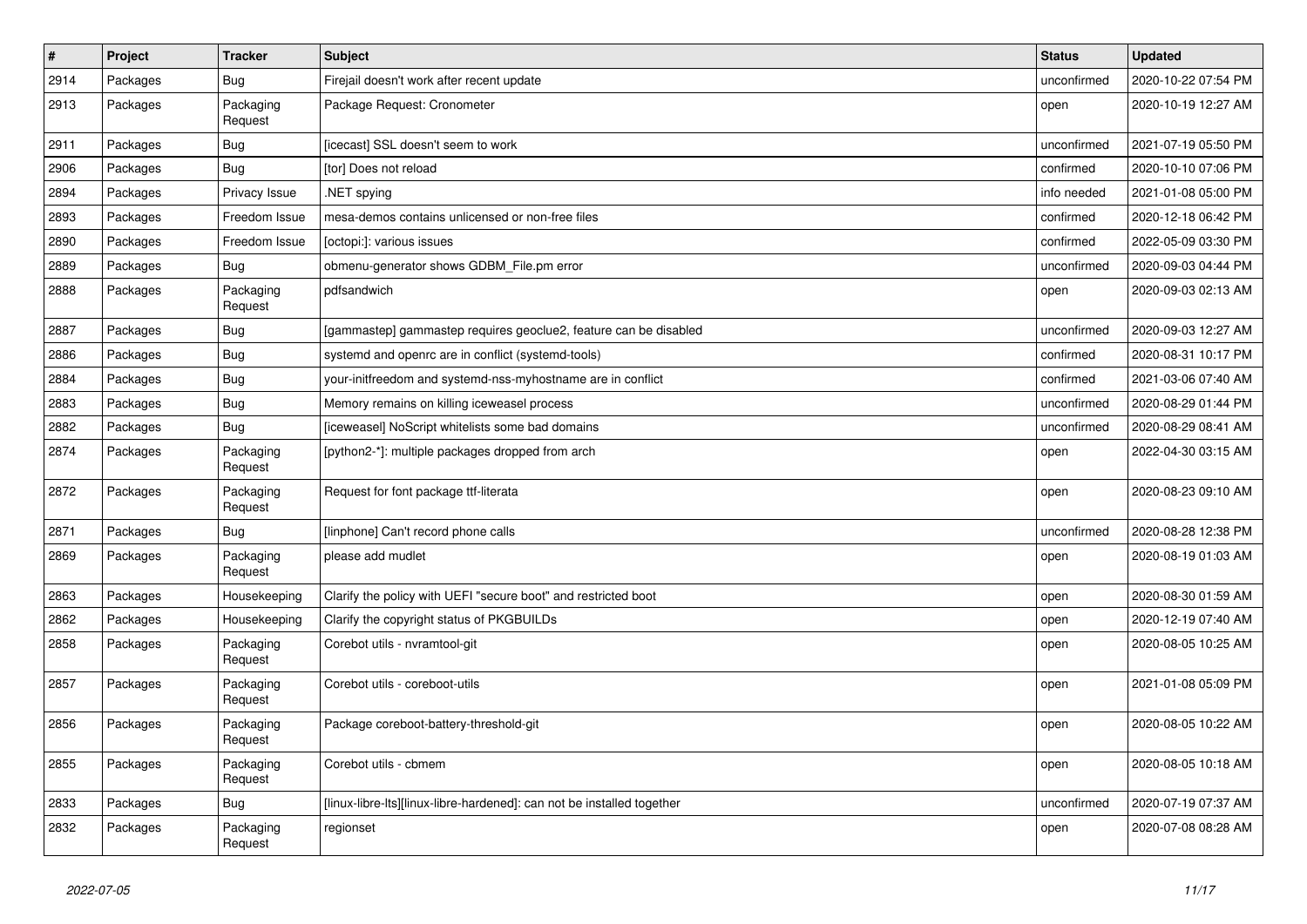| $\sharp$ | Project  | <b>Tracker</b>       | Subject                                                                       | <b>Status</b> | <b>Updated</b>      |
|----------|----------|----------------------|-------------------------------------------------------------------------------|---------------|---------------------|
| 2830     | Packages | Freedom Issue        | [torbrowser-launcher] downloads torbrowser-bundle which is currently non-free | unconfirmed   | 2022-04-14 07:42 AM |
| 2829     | Packages | Packaging<br>Request | [talking-clock] A highly configurable talking clock written in bash           | open          | 2020-07-04 10:59 PM |
| 2827     | Packages | Bug                  | clisp repl requires ffcall to run but is not dependent to it                  | unconfirmed   | 2020-07-03 10:46 AM |
| 2825     | Packages | <b>Bug</b>           | [mesa] upgrade has broken lightdm greeter on armv7 Chromebook                 | unconfirmed   | 2020-08-02 04:23 PM |
| 2823     | Packages | Bug                  | [pandoc] Looks wrong shared library version                                   | unconfirmed   | 2020-07-01 10:24 AM |
| 2820     | Packages | Bug                  | [xmms2]: needs rebuild for new perl                                           | confirmed     | 2020-06-29 12:47 AM |
| 2818     | Packages | Packaging<br>Request | Add mullvad-vpn package                                                       | open          | 2020-07-01 05:45 PM |
| 2816     | Packages | Bug                  | linux-libre kernel 5.7.2-1 does not boot with UEFI and some AMD GPUs          | confirmed     | 2021-11-16 04:20 AM |
| 2815     | Packages | Bug                  | Package python-magic lacks a main feature                                     | unconfirmed   | 2020-06-22 08:46 AM |
| 2813     | Packages | Bug                  | apache logrotate file assumes systemd                                         | unconfirmed   | 2020-12-19 04:13 PM |
| 2811     | Packages | Packaging<br>Request | Packaging request for the suckless tools                                      | open          | 2020-06-20 04:21 PM |
| 2808     | Packages | <b>Bug</b>           | check if openra is FSDG compliant                                             | in progress   | 2022-05-08 12:22 PM |
| 2806     | Packages | Bug                  | u-boot: improve .install and support different boot medias                    | confirmed     | 2020-06-14 07:03 PM |
| 2805     | Packages | Bug                  | Verify if the u-boot documentation is FSDG compliant                          | unconfirmed   | 2020-06-14 06:58 PM |
| 2803     | Packages | Bug                  | Add patch from eschwartz to use system libs in iceweasel / icecat / icedove   | confirmed     | 2020-06-14 07:42 AM |
| 2795     | Packages | Bug                  | Add support for the TBS TBS2910 and finish the u-boot for I.MX devices        | confirmed     | 2020-06-12 06:25 PM |
| 2791     | Packages | Freedom Issue        | [spyder] depends on webengine                                                 | confirmed     | 2020-06-11 11:51 PM |
| 2790     | Packages | Freedom Issue        | [Grub customizer] Recommends 2 download sources                               | unconfirmed   | 2020-06-12 12:31 AM |
| 2789     | Packages | Bug                  | [prboom-plus] illegal instruction                                             | confirmed     | 2020-06-14 11:33 PM |
| 2783     | Packages |                      | Feature Request   guix does not work with openrc after migration from systemd | open          | 2020-05-22 03:02 AM |
| 2781     | Packages | <b>Bug</b>           | small change to /etc/conf.d/consolefont                                       | confirmed     | 2022-05-16 09:02 AM |
| 2780     | Packages | Bug                  | dhcpcd-openrc pid                                                             | confirmed     | 2022-05-22 04:08 PM |
| 2766     | Packages | Housekeeping         | [pcr/vislcg3]: rebuild against new icu (i686)                                 | open          | 2020-05-05 03:58 PM |
| 2765     | Packages | Housekeeping         | [pcr/phantomjs]: rebuild against new icu (i686)                               | open          | 2020-05-05 03:58 PM |
| 2764     | Packages | Housekeeping         | [pcr/modsecurity]: rebuild against new icu (i686)                             | open          | 2020-05-05 03:58 PM |
| 2763     | Packages | Housekeeping         | [pcr/libzim]: rebuild against new icu (i686)                                  | open          | 2020-05-05 03:58 PM |
| 2762     | Packages | Housekeeping         | [pcr/california]: rebuild against new icu (i686)                              | open          | 2020-05-05 03:58 PM |
| 2761     | Packages | Housekeeping         | [pcr/boost-65-compat]: rebuild against new icu (i686)                         | open          | 2020-05-05 03:58 PM |
| 2760     | Packages | Housekeeping         | [pcr/beecrypt]: rebuild against new icu (i686)                                | open          | 2020-05-05 03:58 PM |
| 2759     | Packages | Housekeeping         | [nonprism/california]: rebuild against new icu (i686)                         | open          | 2020-05-05 03:58 PM |
| 2758     | Packages | Housekeeping         | [libre/texlive-bin]: rebuild against new icu (i686)                           | open          | 2020-05-05 03:58 PM |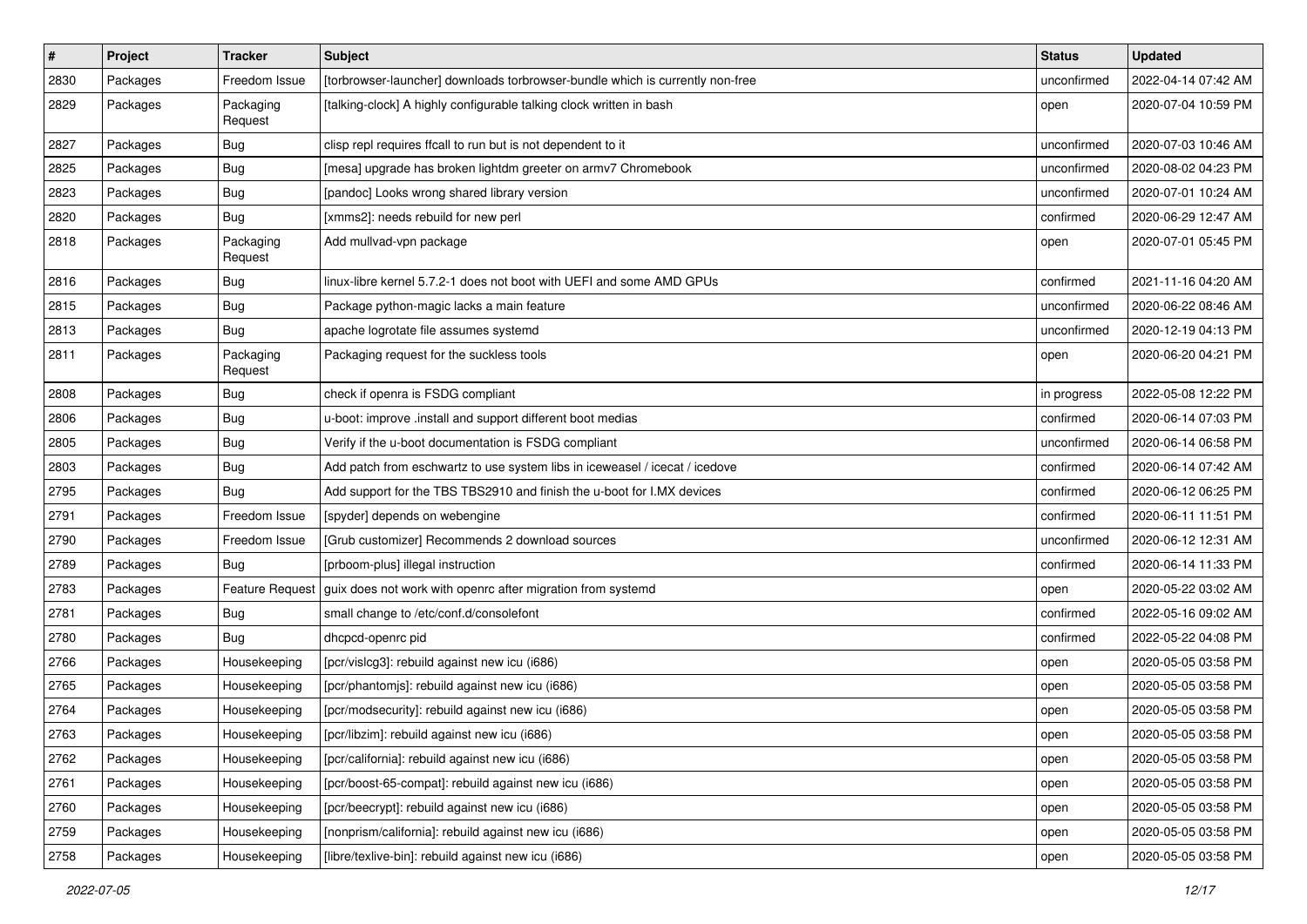| $\pmb{\#}$ | Project  | <b>Tracker</b> | <b>Subject</b>                                            | <b>Status</b> | <b>Updated</b>      |
|------------|----------|----------------|-----------------------------------------------------------|---------------|---------------------|
| 2757       | Packages | Housekeeping   | [libre/quassel]: rebuild against new icu (i686)           | open          | 2020-05-05 03:58 PM |
| 2756       | Packages | Housekeeping   | [libre/openttd]: rebuild against new icu (i686)           | open          | 2020-05-05 03:58 PM |
| 2754       | Packages | Housekeeping   | [pcr/vislcg3]: rebuild against new icu (x86_64)           | open          | 2020-05-05 03:57 PM |
| 2753       | Packages | Housekeeping   | [pcr/modsecurity]: rebuild against new icu (x86_64)       | open          | 2020-05-05 03:57 PM |
| 2752       | Packages | Housekeeping   | [pcr/libzim]: rebuild against new icu (x86_64)            | open          | 2020-05-05 03:57 PM |
| 2751       | Packages | Housekeeping   | [pcr/california]: rebuild against new icu (x86_64)        | open          | 2020-05-05 03:57 PM |
| 2749       | Packages | Housekeeping   | [pcr/beecrypt]: rebuild against new icu (x86_64)          | open          | 2020-05-05 03:57 PM |
| 2748       | Packages | Housekeeping   | [nonprism/california]: rebuild against new icu (x86_64)   | open          | 2020-05-05 03:57 PM |
| 2747       | Packages | Housekeeping   | [multilib/lib32-icu]: rebuild against new icu (x86_64)    | open          | 2020-05-05 03:57 PM |
| 2746       | Packages | Housekeeping   | [libre/texlive-bin]: rebuild against new icu (x86_64)     | open          | 2021-11-27 08:19 AM |
| 2744       | Packages | Housekeeping   | [libre/openttd]: rebuild against new icu (x86_64)         | open          | 2021-04-18 12:22 PM |
| 2743       | Packages | Housekeeping   | [libre/epiphany]: rebuild against new icu (x86_64)        | open          | 2021-11-27 08:19 AM |
| 2742       | Packages | Housekeeping   | [libre/calibre3]: rebuild against new icu (x86_64)        | open          | 2021-04-18 12:22 PM |
| 2741       | Packages | Housekeeping   | [pcr/vislcg3]: rebuild against new icu (armv7h)           | open          | 2020-05-05 03:56 PM |
| 2740       | Packages | Housekeeping   | [pcr/phantomjs]: rebuild against new icu (armv7h)         | open          | 2020-05-05 03:56 PM |
| 2739       | Packages | Housekeeping   | [pcr/modsecurity]: rebuild against new icu (armv7h)       | open          | 2020-05-05 03:56 PM |
| 2738       | Packages | Housekeeping   | [pcr/libzim]: rebuild against new icu (armv7h)            | open          | 2020-05-05 03:56 PM |
| 2737       | Packages | Housekeeping   | [pcr/california]: rebuild against new icu (armv7h)        | open          | 2020-05-05 03:56 PM |
| 2736       | Packages | Housekeeping   | [pcr/boost-65-compat]: rebuild against new icu (armv7h)   | open          | 2020-05-05 03:56 PM |
| 2735       | Packages | Housekeeping   | [pcr/beecrypt]: rebuild against new icu (armv7h)          | open          | 2020-05-05 03:56 PM |
| 2734       | Packages | Housekeeping   | [nonprism/california]: rebuild against new icu (armv7h)   | open          | 2020-05-05 03:56 PM |
| 2733       | Packages | Housekeeping   | [libre/texlive-bin]: rebuild against new icu (armv7h)     | open          | 2020-05-05 03:56 PM |
| 2732       | Packages | Housekeeping   | [libre/texlive-bin]: rebuild against new icu (armv7h)     | open          | 2020-05-05 03:56 PM |
| 2731       | Packages | Housekeeping   | [libre/quassel]: rebuild against new icu (armv7h)         | open          | 2020-05-05 03:56 PM |
| 2730       | Packages | Housekeeping   | [libre/openttd]: rebuild against new icu (armv7h)         | open          | 2020-05-05 03:56 PM |
| 2729       | Packages | Housekeeping   | [libre/epiphany]: rebuild against new icu (armv7h)        | open          | 2020-05-05 03:56 PM |
| 2728       | Packages | Housekeeping   | [libre/calibre3]: rebuild against new icu (armv7h)        | open          | 2020-09-12 03:50 PM |
| 2727       | Packages | Housekeeping   | [STICKY][icu]: and friends (i686)                         | in progress   | 2021-11-27 06:50 PM |
| 2726       | Packages | Housekeeping   | [libre/texlive-bin]: rebuild against new poppler (armv7h) | open          | 2020-05-05 04:25 PM |
| 2723       | Packages | Housekeeping   | [STICKY][poppler]: and friends (armv7h)                   | in progress   | 2020-08-30 07:55 PM |
| 2722       | Packages | Housekeeping   | [pcr/frescobaldi]: rebuild against new poppler (i686)     | open          | 2020-08-30 08:20 PM |
| 2721       | Packages | Housekeeping   | [libre/cups-filters]: rebuild against new poppler (i686)  | open          | 2020-05-14 10:05 PM |
| 2720       | Packages | Housekeeping   | [STICKY][poppler]: and friends (i686)                     | open          | 2020-05-05 05:11 PM |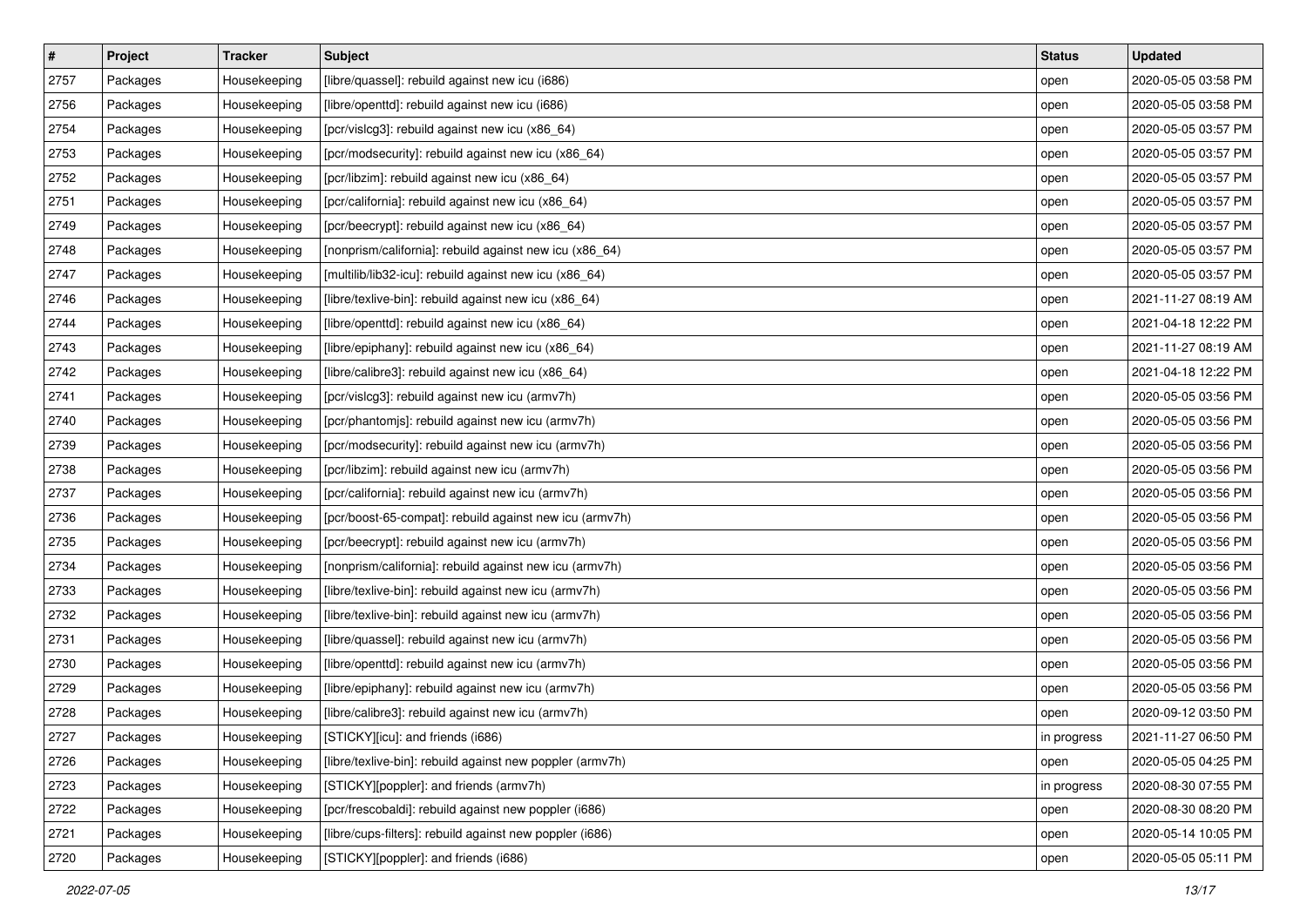| #    | Project  | <b>Tracker</b>       | <b>Subject</b>                                                                           | <b>Status</b> | <b>Updated</b>      |
|------|----------|----------------------|------------------------------------------------------------------------------------------|---------------|---------------------|
| 2718 | Packages | Freedom Issue        | [firefox-i18n-tl] lceweasel language packs already exists (and it would cause conflicts) | unconfirmed   | 2020-05-05 05:29 AM |
| 2717 | Packages | Housekeeping         | [libre/texlive-bin]: rebuild against new poppler (i686)                                  | open          | 2020-05-14 10:04 PM |
| 2711 | Packages | Packaging<br>Request | v4l2loopback kernel module                                                               | open          | 2020-04-29 02:06 AM |
| 2710 | Packages | Bug                  | [kodi] error while loading shared libraries: libfmt.so.6                                 | confirmed     | 2020-04-25 07:13 PM |
| 2709 | Packages | Packaging<br>Request | nextcloud-app-jsxc                                                                       | open          | 2020-04-25 04:38 PM |
| 2708 | Packages | Freedom Issue        | [kdeplasma-addons] controversial qt5-webengine in makedepends and optdepends             | confirmed     | 2020-04-28 01:41 AM |
| 2706 | Packages | Bug                  | jitsi won't open on armv7 (Chromebook)                                                   | in progress   | 2020-05-23 02:04 PM |
| 2705 | Packages | Packaging<br>Request | twinkle-qt5                                                                              | open          | 2020-05-17 01:45 AM |
| 2700 | Packages | Freedom Issue        | Re-evaluate [texlive-fontsextra]                                                         | confirmed     | 2022-06-07 11:52 PM |
| 2699 | Packages | Freedom Issue        | Re-evaluate [texlive-latexextra]                                                         | confirmed     | 2022-06-07 11:46 PM |
| 2698 | Packages | Freedom Issue        | Re-evaluate [texlive-core]                                                               | in progress   | 2022-06-08 12:11 AM |
| 2695 | Packages | Freedom Issue        | Re-evaluate texlive-bin                                                                  | in progress   | 2022-03-11 10:34 AM |
| 2690 | Packages | Packaging<br>Request | Add the mate-menu to repo                                                                | open          | 2020-04-11 07:20 AM |
| 2686 | Packages | <b>Bug</b>           | Atril can't open pdfs on arm                                                             | unconfirmed   | 2020-04-10 01:07 AM |
| 2682 | Packages | Packaging<br>Request | [aur/htpdate] For Tor users                                                              | open          | 2020-04-08 10:59 AM |
| 2680 | Packages | Packaging<br>Request | RTL8821CE Wifi Driver                                                                    | open          | 2021-02-15 12:51 PM |
| 2676 | Packages | Freedom Issue        | [firejail] Remove non-free profiles                                                      | unconfirmed   | 2020-04-07 07:55 PM |
| 2674 | Packages | Bug                  | [clamav] Virus signatures licensing                                                      | unconfirmed   | 2022-05-21 08:40 PM |
| 2671 | Packages | Freedom Issue        | [libosinfo] Probably needs to be removed from blacklist                                  | unconfirmed   | 2020-04-06 07:13 AM |
| 2670 | Packages | Freedom Issue        | [osinfo-db] Contains metadata for nonfree OSs, including download URLs                   | confirmed     | 2020-04-13 05:17 PM |
| 2660 | Packages | Bug                  | Issue with virt-manager/libvirt-python on armv7                                          | unconfirmed   | 2020-04-06 10:37 AM |
| 2658 | Packages | Bug                  | incompatible gcc/plugin versions                                                         | unconfirmed   | 2020-03-22 02:14 PM |
| 2656 | Packages | Bug                  | [octave] strange behavior on armv7                                                       | unconfirmed   | 2020-03-20 08:28 AM |
| 2654 | Packages | Packaging<br>Request | Add the brisk-menu to pcr                                                                | open          | 2020-03-13 08:59 AM |
| 2653 | Packages | Packaging<br>Request | <b>GNU Global</b>                                                                        | open          | 2020-04-05 09:25 PM |
| 2651 | Packages | Packaging<br>Request | Remove [pcr/python-pycrypto] and [pcr/python2-pycrypto] as they are in [community]       | open          | 2020-03-09 08:26 PM |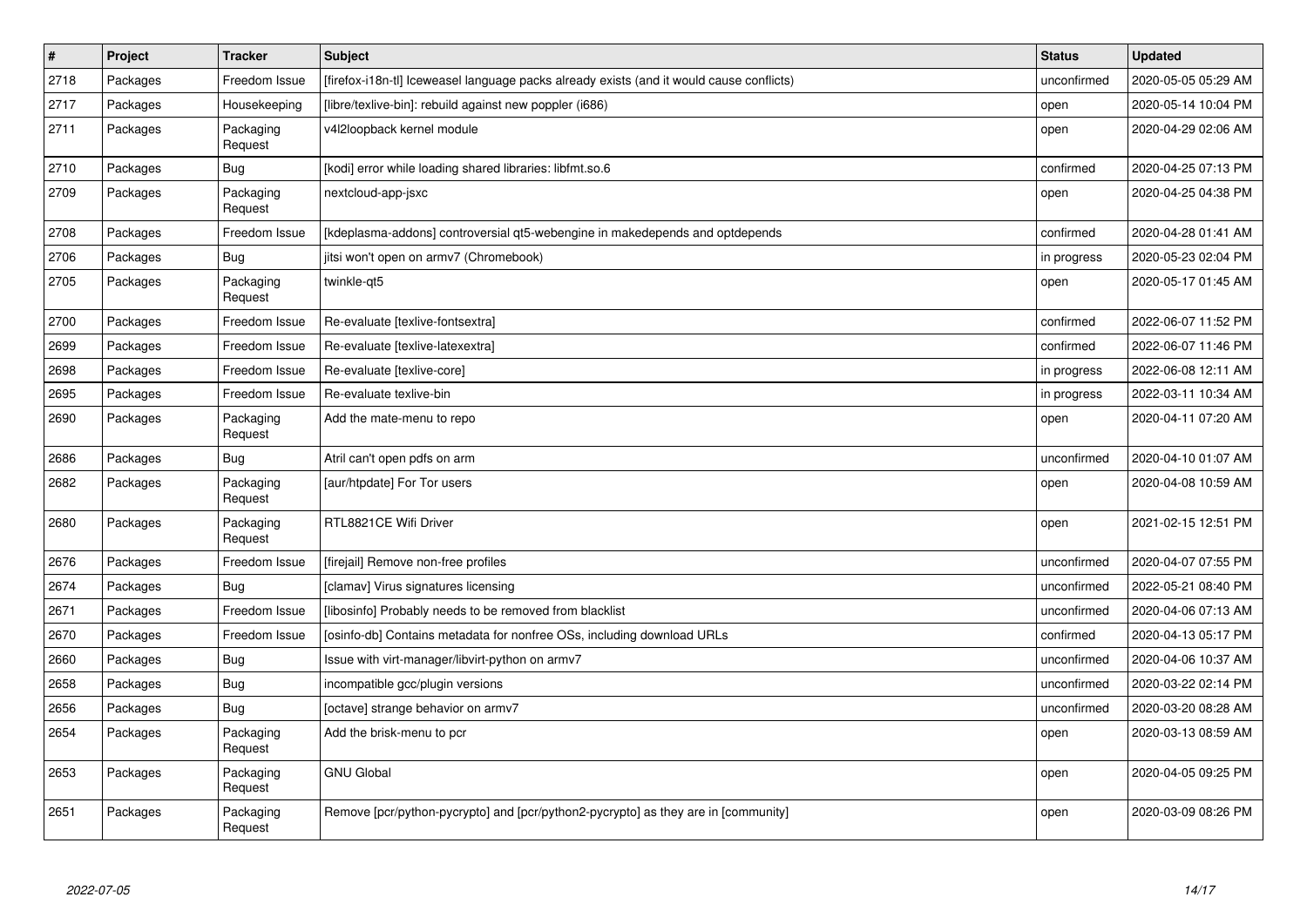| $\#$ | Project  | <b>Tracker</b>       | <b>Subject</b>                                                                                                                 | <b>Status</b> | <b>Updated</b>      |
|------|----------|----------------------|--------------------------------------------------------------------------------------------------------------------------------|---------------|---------------------|
| 2650 | Packages | Packaging<br>Request | Add the wf-recorder package to pcr                                                                                             | open          | 2022-04-26 12:47 AM |
| 2649 | Packages | Bug                  | rstudio-desktop and libboost date time                                                                                         | confirmed     | 2021-06-28 03:30 AM |
| 2645 | Packages | Freedom Issue        | [archlinux-repro] downloads archlinux's bootstrap                                                                              | confirmed     | 2020-03-09 10:25 AM |
| 2644 | Packages | Freedom Issue        | [nodejs-emojione] Non-free license                                                                                             | unconfirmed   | 2022-04-14 07:38 AM |
| 2640 | Packages | Packaging<br>Request | Gretl                                                                                                                          | open          | 2020-03-09 01:34 PM |
| 2639 | Packages | Bug                  | [uboot4extlinux] do not use fallback images as initrd                                                                          | confirmed     | 2020-05-23 02:05 AM |
| 2637 | Packages | <b>Bug</b>           | [ttf-gentium-plus] Not needed since community/gentium-plus-font 5.000-3                                                        | unconfirmed   | 2020-02-24 10:07 AM |
| 2634 | Packages | <b>Bug</b>           | [pcr nonprism core extra community] Arch migration                                                                             | unconfirmed   | 2020-04-28 08:37 AM |
| 2632 | Packages | Bug                  | Default fonts in XFCE                                                                                                          | unconfirmed   | 2020-02-15 09:39 AM |
| 2631 | Packages | Bug                  | [qtwebkit] has unresolvable dependency: [qt4]                                                                                  | confirmed     | 2020-02-14 07:48 AM |
| 2626 | Packages | Housekeeping         | Create a consice requirement specification for packages in "your-privacy"                                                      | open          | 2020-03-10 10:31 AM |
| 2625 | Packages | Privacy Issue        | Re-evaluate [nonprism] hardened packages                                                                                       | confirmed     | 2020-02-07 03:19 PM |
| 2624 | Packages | Privacy Issue        | Re-evaluate packages in nonprism with unkown problems                                                                          | confirmed     | 2020-02-09 02:09 AM |
| 2623 | Packages | Privacy Issue        | Re-evaluate nonprism-packages which remove addon or access to non-free service                                                 | confirmed     | 2020-02-07 03:18 PM |
| 2622 | Packages | Privacy Issue        | Reevaluate libgdata and/or its dependents                                                                                      | info needed   | 2020-12-27 06:15 PM |
| 2621 | Packages | Privacy Issue        | Remove packages patched against geoclue from [nonprism]                                                                        | confirmed     | 2020-02-07 01:21 PM |
| 2620 | Packages | Privacy Issue        | Create a neutered geoclue                                                                                                      | in progress   | 2020-02-07 03:20 PM |
| 2619 | Packages | Privacy Issue        | Refactor [nonprism]                                                                                                            | in progress   | 2022-05-01 01:03 AM |
| 2616 | Packages | Freedom Issue        | [magma] Depends on nonfree cuda                                                                                                | confirmed     | 2020-02-06 05:18 PM |
| 2612 | Packages | Bug                  | syslog-ng locks up openrc on boot                                                                                              | unconfirmed   | 2022-05-10 08:33 PM |
| 2599 | Packages | Packaging<br>Request | [tensorflow] depends on non-free bazel                                                                                         | open          | 2022-03-31 12:06 AM |
| 2598 | Packages | Freedom Issue        | [bazel] build downloads binary dependencies                                                                                    | confirmed     | 2021-10-12 04:16 AM |
| 2590 | Packages | Privacy Issue        | [Privacy issue] dotnet-sdk, dotnet-runtime telemetry                                                                           | unconfirmed   | 2019-12-31 03:15 PM |
| 2582 | Packages | Bug                  | [perl-linux-desktopfiles]: needs rebuild                                                                                       | open          | 2019-12-22 01:38 AM |
| 2581 | Packages | Bug                  | installing xorgproto (2019.2-2) breaks dependency                                                                              | confirmed     | 2019-12-25 01:25 PM |
| 2580 | Packages | Privacy Issue        | Test report of [nonprism-testing/geoclue]                                                                                      | unconfirmed   | 2020-05-16 03:01 PM |
| 2578 | Packages |                      | Feature Request   ARM: Add back GRUB                                                                                           | open          | 2020-03-09 09:11 AM |
| 2576 | Packages | <b>Bug</b>           | [openrc-desktop] rearrange openrc groups                                                                                       | confirmed     | 2020-02-10 03:33 AM |
| 2571 | Packages | <b>Bug</b>           | [iceweasel-l10n-es-ar][iceweasel-l10n-pl]: lceweasel doesn't start with some language packs                                    | confirmed     | 2022-04-23 09:07 PM |
| 2559 | Packages | <b>Bug</b>           | conflict installing openrc-desktop - /mnt/etc/init.d/NetworkManager exists in both 'networkmanager' and 'networkmanager-openrc | confirmed     | 2019-12-19 11:25 PM |
| 2556 | Packages | <b>Bug</b>           | Conflict updating openrc - libelogind and systemd-libsystemd are in conflict                                                   | confirmed     | 2019-12-19 11:26 PM |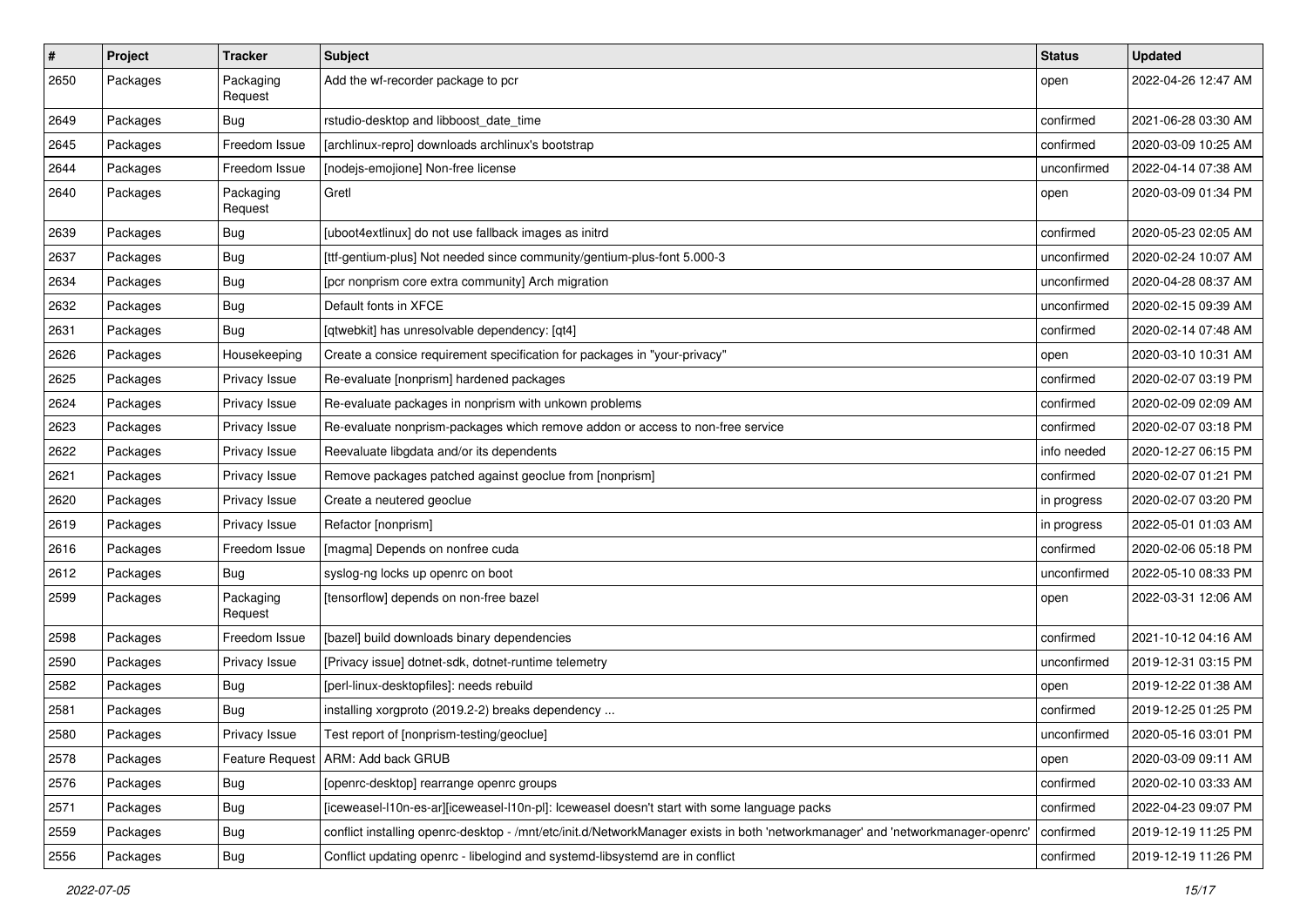| #    | Project  | <b>Tracker</b>       | <b>Subject</b>                                                                                               | <b>Status</b>         | <b>Updated</b>      |
|------|----------|----------------------|--------------------------------------------------------------------------------------------------------------|-----------------------|---------------------|
| 2554 | Packages | <b>Bug</b>           | [icecat]: can not sign in to sync                                                                            | confirmed             | 2019-11-22 02:13 PM |
| 2549 | Packages | Housekeeping         | move non-systemd packages to [nonsystemd]                                                                    | in progress           | 2020-09-01 03:02 AM |
| 2548 | Packages | Freedom Issue        | [unarchiver] Might be non-free software                                                                      | unconfirmed           | 2021-01-27 04:16 PM |
| 2546 | Packages | Housekeeping         | [STICKY][poppler]: and friends (x86_64)                                                                      | open                  | 2022-05-09 03:46 PM |
| 2545 | Packages | Packaging<br>Request | python-i3-py                                                                                                 | open                  | 2019-11-12 06:58 PM |
| 2544 | Packages | Freedom Issue        | various packages embedding non-free fonts in bundled pdf files                                               | unconfirmed           | 2019-11-16 07:30 PM |
| 2541 | Packages | <b>Bug</b>           | [linux-libre] Module mac80211 no longer loads.                                                               | info needed           | 2019-11-26 01:52 AM |
| 2540 | Packages | Housekeeping         | [pacman] update repos in pacman.conf and wiki                                                                | in progress           | 2019-11-15 08:06 PM |
| 2538 | Packages | Privacy Issue        | [archlinux32-keyring] Cannot be updated                                                                      | unconfirmed           | 2019-11-06 04:55 PM |
| 2532 | Packages | Packaging<br>Request | [seafile]: packaging request                                                                                 | open                  | 2022-02-20 04:55 PM |
| 2530 | Packages | <b>Bug</b>           | [wireguard-dkms]: fails to build on linux-libre since at least 5.3.1                                         | confirmed             | 2020-03-06 02:47 AM |
| 2525 | Packages | Bug                  | Black theme color issues                                                                                     | unconfirmed           | 2019-10-30 04:08 PM |
| 2518 | Packages | Packaging<br>Request | packaging request for 'gmsh'                                                                                 | open                  | 2022-04-18 11:49 AM |
| 2515 | Packages | <b>Bug</b>           | [wbar] Disappears after upgrade                                                                              | unconfirmed           | 2019-10-26 01:44 PM |
| 2512 | Packages | Packaging<br>Request | [ungoogled-chromium]: is it a go with Guix recipe?                                                           | open                  | 2020-11-10 03:49 AM |
| 2511 | Packages | <b>Bug</b>           | [xf86-video-ati]: X can't start                                                                              | confirmed             | 2020-05-25 10:21 PM |
| 2508 | Packages | Freedom Issue        | [ksysguard] supports non-free nvidia-utils/nvidia-smi utility                                                | unconfirmed           | 2020-02-16 08:23 AM |
| 2506 | Packages | Packaging<br>Request | arch introduced a base metapackage to replace the meta group                                                 | in progress           | 2020-01-04 12:20 PM |
| 2504 | Packages | Freedom Issue        | [freedroidrpg] Another rickroll                                                                              | unconfirmed           | 2019-10-11 11:14 PM |
| 2503 | Packages | Freedom Issue        | [kodi]: contains nonfree RAR and nonfree addons                                                              | confirmed             | 2021-03-25 12:00 PM |
| 2494 | Packages | Housekeeping         | [arrayfire] not supported by Arch Linux 32                                                                   | open                  | 2019-10-10 01:30 AM |
| 2492 | Packages | <b>Bug</b>           | [calibre]: v4.0 depends on qt5-webengine                                                                     | forwarded<br>upstream | 2019-10-12 01:07 AM |
| 2485 | Packages | Bug                  | [parabola-laf]: Icons missing in kde plasma 5.16                                                             | confirmed             | 2019-09-18 12:10 PM |
| 2480 | Packages |                      | Feature Request   [your system sanity] Make it conflict like your-freedom                                    | in progress           | 2019-09-13 08:51 PM |
| 2432 | Packages | Bug                  | [Dev] peculiar entries in the repo-lint report                                                               | confirmed             | 2019-08-13 10:38 AM |
| 2416 | Packages | Freedom Issue        | [extra/libreoffice-*] Pre-compiled bits in the PKGBUILD                                                      | unconfirmed           | 2019-08-12 09:17 AM |
| 2415 | Packages | <b>Bug</b>           | [extra/rhythmbox] Unknown license radio stations                                                             | confirmed             | 2019-08-13 07:51 AM |
| 2405 | Packages | Bug                  | [multiple-packages]: signature from "Luke R. <g4jc@openmailbox.org>" is unknown trust</g4jc@openmailbox.org> | in progress           | 2020-01-28 02:10 AM |
| 2404 | Packages | Bug                  | [extra/pango] V1.44 breaks bitmap fonts.                                                                     | confirmed             | 2019-07-28 11:42 PM |